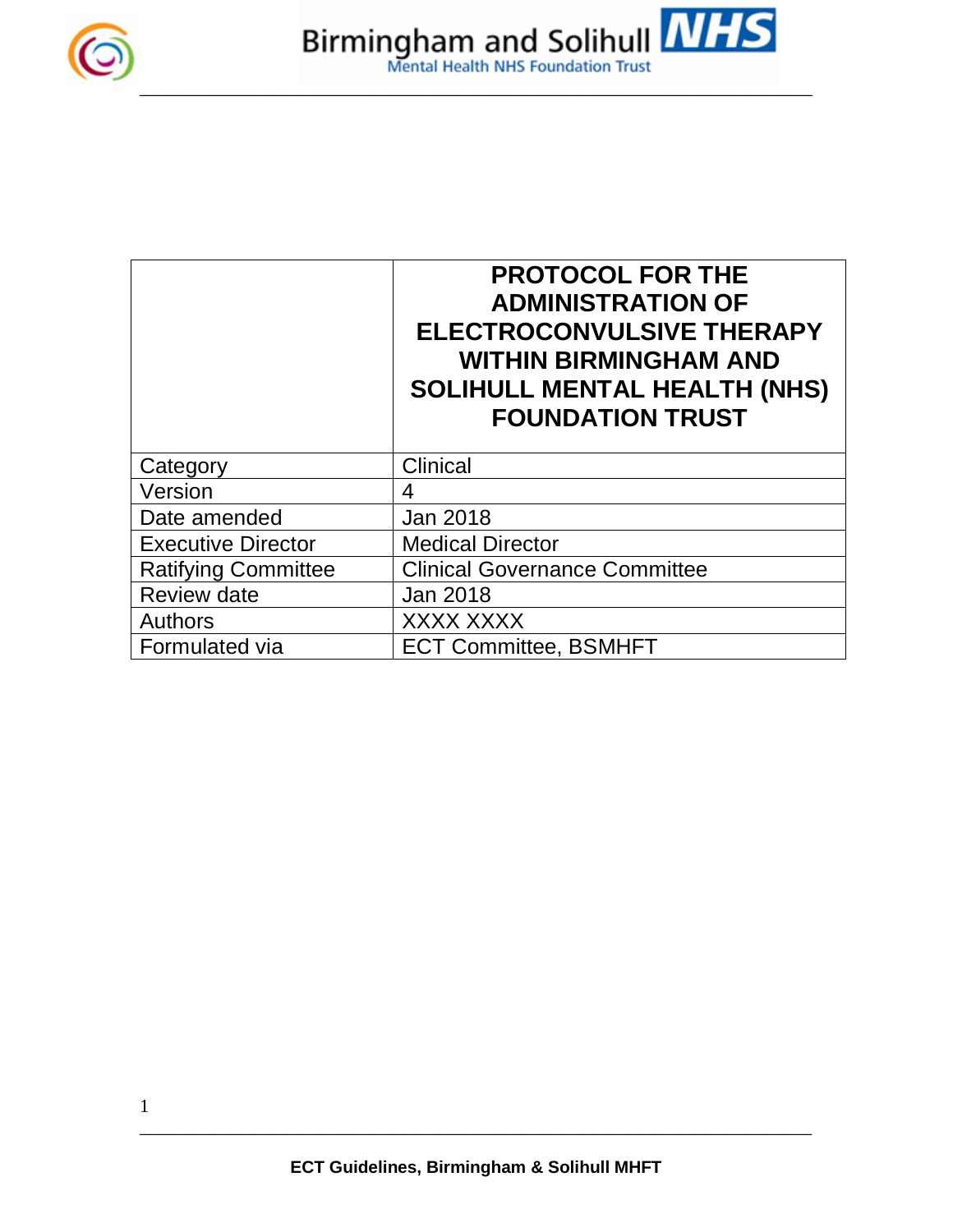

## **CONTENTS**

- **1 INTRODUCTION**
- **2 ELECTRO-CONVULSE THERAPY POLICY**
- **3 CONSENT**
- **4 PRE- ECT ASSESSMENT**
- **5 ANAESTHETIC ASSESSMENT**
- **6 ADMINISTRATION OF ECT**
- **7 RECOVERY AND MONITORING**
- **8 SPECIAL PRECAUTIONS**
- **9 IMPLEMENTATION AND COMPLIANCE**
- **10 REFERENCE DOCUMENTS**
- **11 REVIEW**
- **APPENDIX 1 PRE-ECT ASSESSMENT (INVESTIGATIONS)**
- **APPENDIX 2 FLOW CHART: THE MENTAL HEALTH ACT AND ECT**
- **APPENDIX 3 CONTINUATION ECT**
- **APPENDIX 4 TRANSPORTING OF PATIENTS**
- **APPENDIX 5 STIMULUS TITRATION**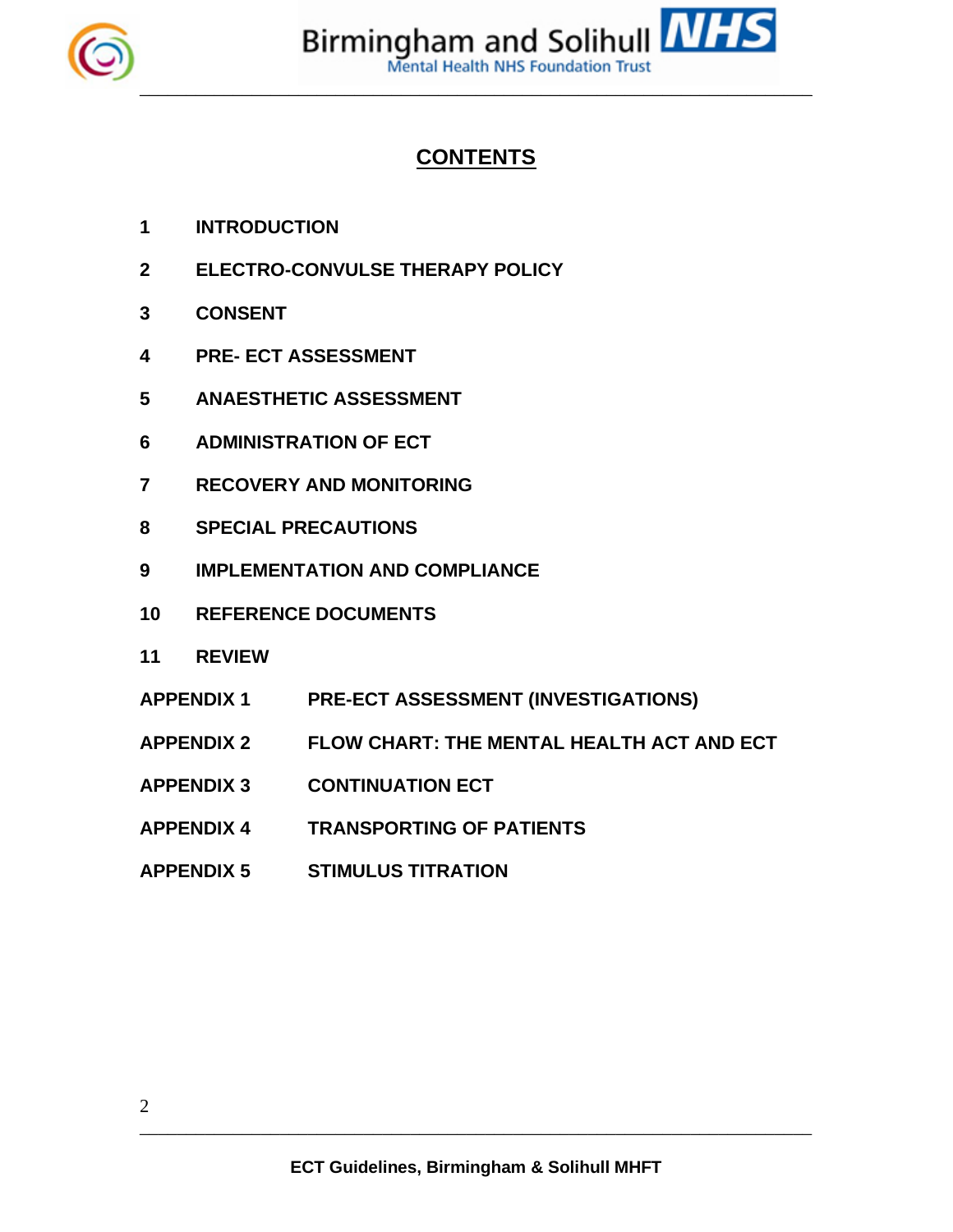

## **1.0 INTRODUCTION**

#### **1.1 RATIONALE**

There is substantial evidence that Electro Convulsive Therapy (ECT) is an effective treatment for symptoms in some psychiatric illness such as severe depressive illness, a prolonged or severe manic episode and catatonia.

This policy has been written with regard to NICE guidelines and following ECTAS recommendations as to standards. References for these original sources can be found in the bibliography.

#### **1.2 SCOPE**

The Electro Convulsive Therapy Protocol will apply to all health care practitioners that take part in ECT, including those who refer patients to the service and to staff who administer the treatment

There will be a lead Consultant with clinical responsibility for ECT. There will be a lead practitioner within the suite with responsibility to supervise and manage all day to day aspects of the service. There will be clearly defined management structures to divisional level.

The policy will provide a framework within which ECT will take place safely, with regard to patients dignity and with due regard to relevant legislation, within the Trust, and with which these principles can be demonstrably documented.

#### **1.3 GENERAL PRINCIPLES**

ECT will be carried out in a safe environment.

Treatment will be provided with regard to relevant legislation (principally the Mental Health Act 1983 and as amended by the Mental Health Act 2007, and the Mental Capacity Act 2006 but also the Human Rights Act and any other such legislation as is appropriate), and with regard to service users rights.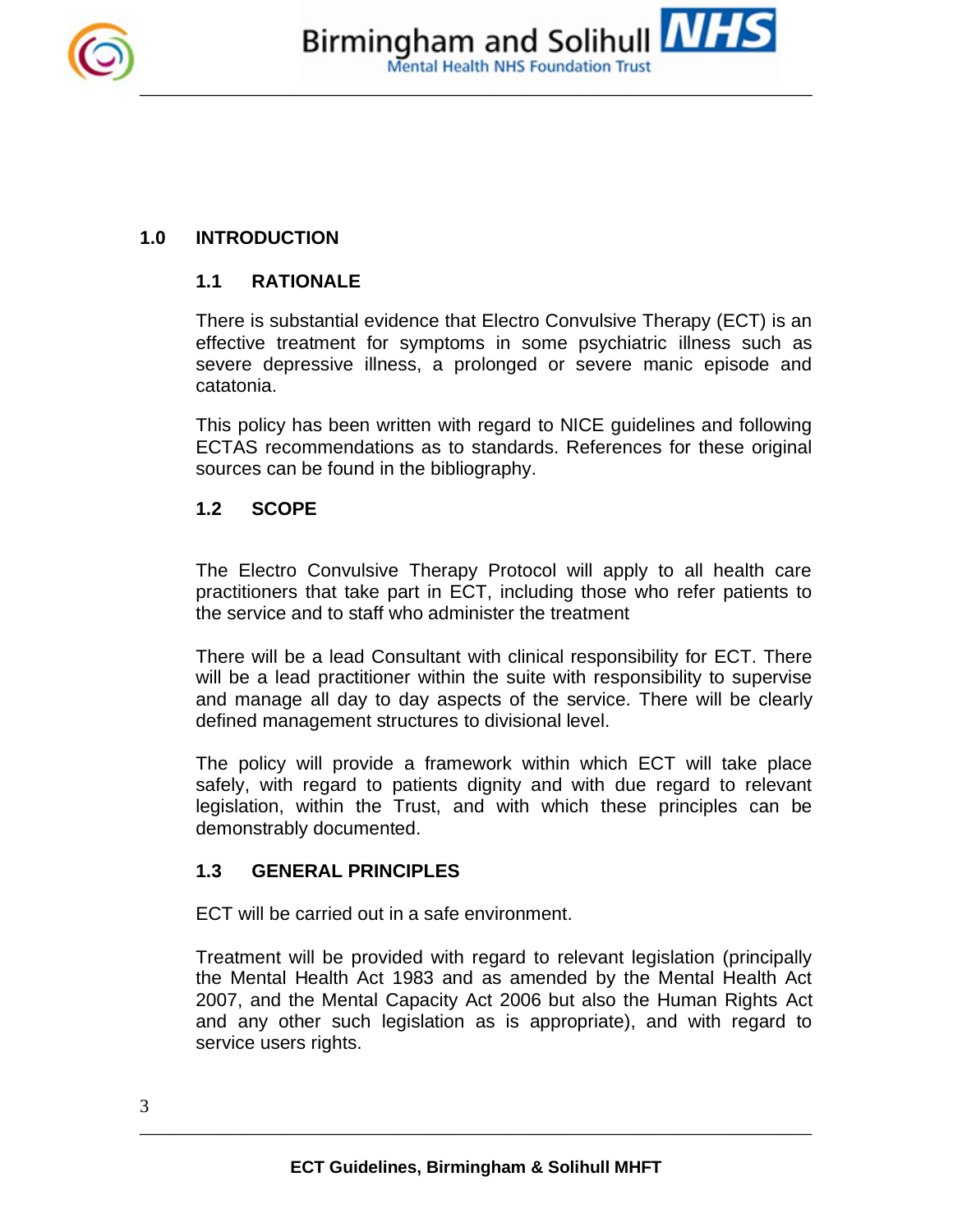

# Birmingham and Solihull **NIT Mental Health NHS Foundation Trust**

Decisions regarding clinical decisions (informed consent, anaesthetic safety and dosing, administration of ECT and follow up) will be appropriately documented (both on RiO and in the 'Blue book'), having regard to trust policies on confidentially and data protection. Such decisions will be taken by an appropriate senior member of the referring team, in conjunction with members of the ECT team where appropriate.

Protocols produced by the Trust regarding cardiac arrest, anaphylaxis and malignant hyperpyrexia will be available in the department, and will be followed.

The ECT clinic staff will follow other relevant Trust policies, for example manual handling, fire and data protection policies.

Service Users will be involved at every stage of their treatment.

The practise of ECT will always be carried out following the best available evidence.

The Trust will provide two clinic sessions per week, spaced several days apart (currently Tuesday and Friday, sessions to start at 7.30am). These days may be altered (for example, where they fall on a Bank Holiday). Four weeks notice will be given to In-patient wards, Mangers or to those already undergoing treatment.

In exceptional circumstances, treatment may be organised outside these times, by consultation with the ECT Nurse Manager.

In very exceptional circumstances, because of the perceived anaesthetic risk of a particular service user, it may be necessary to organise treatment within the theatre suite at a local District General Hospital. This will be organised through liaison between the ECT Nurse Manager and the Theatre suite Manager, but may be facilitated by the requesting Anaesthetist.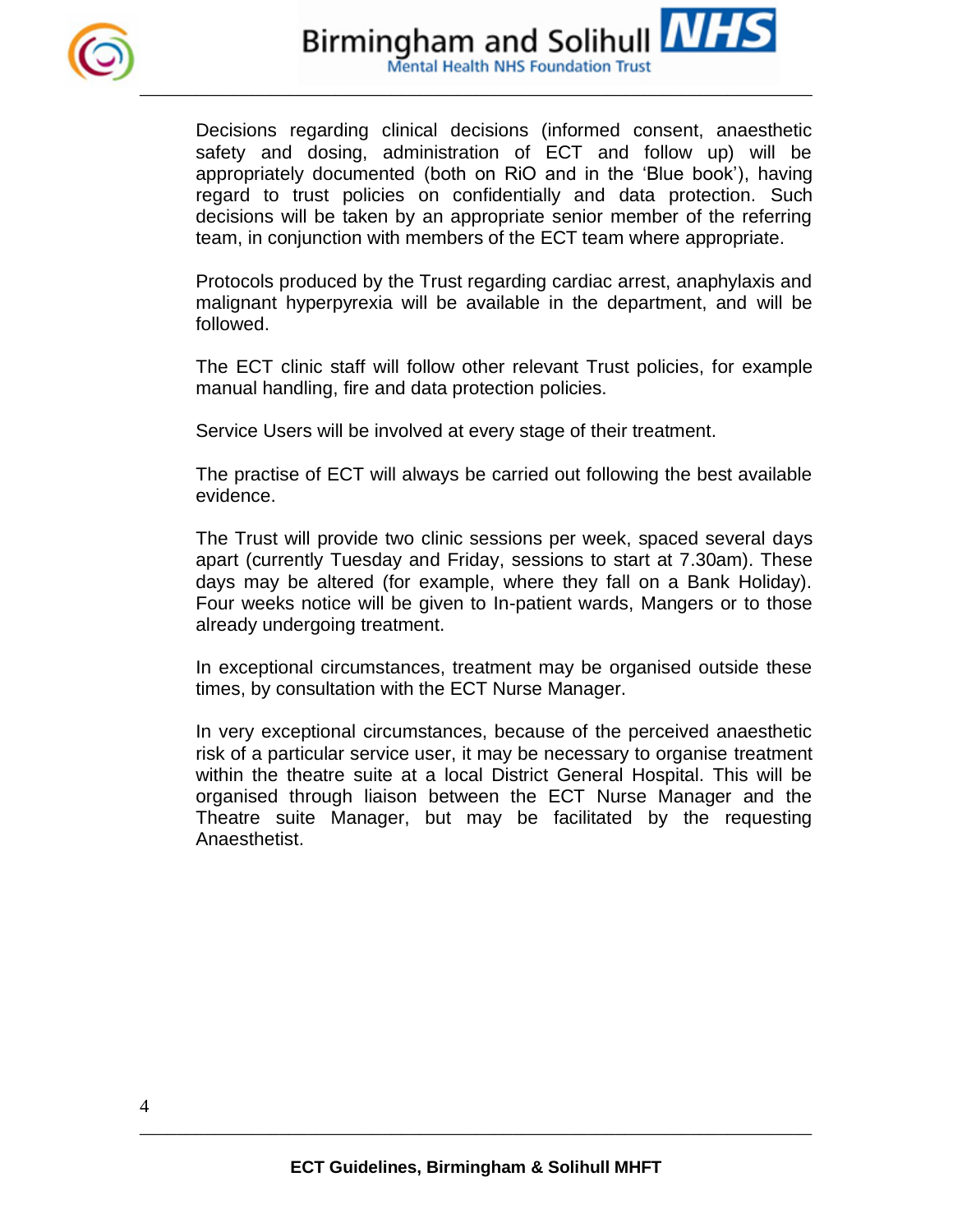

## **2.0 ELECTRO-CONVULSIVE THERAPY POLICY**

#### **2.1 BASIC PRINCIPLES**

- **2.1.1** ECT is used to achieve a rapid response and a significant improvement of severe psychiatric symptoms when an intensive trial of other treatment options have proven ineffective or where the condition is potentially life threatening.
- **2.1.2** All referrals for therapy must be made on an individual patient basis and be based on documented assessment of the risks and potential benefits to the individual. Risk and benefits of alternative treatments must also be considered, and (where appropriate) discussed with the service user.
- **2.1.3** Previous response to ECT should always be taken into account prior to further courses of ECT being administered.
- **2.1.4** Documentation is considered paramount. The consent form, physical and mental state assessment, and individual treatment record are contained in a single booklet ('the blue book') which will remain in the service users Integrated Care Record at all times. In addition the ECT pre-assessment and ECT Anaesthetic and medical checklist sections on RiO must also be completed by the referring team.

In addition, an individual record of treatment will be maintained for each individual treated and this information will be retained in the ECT department, for future reference.

A record of those treated at each list (session) will also be maintained, along with a record of members of staff present at each list.

- **2.1.5** Treatment should be stopped when a clinical response has been achieved or if the service user has not responded after an adequate trial. There should be a documented assessment of the service user's mental state and cognitive function following each treatment, and at 3 and 6 months after the completion of a course of treatment (whether or not the treatment was successful). The responsibility for this lies with the referring team.
- **2.1.6** Continuation ECT is not recommended for prevention of relapse in depressive illness in NICE guidance, as there is considered to be an
- 5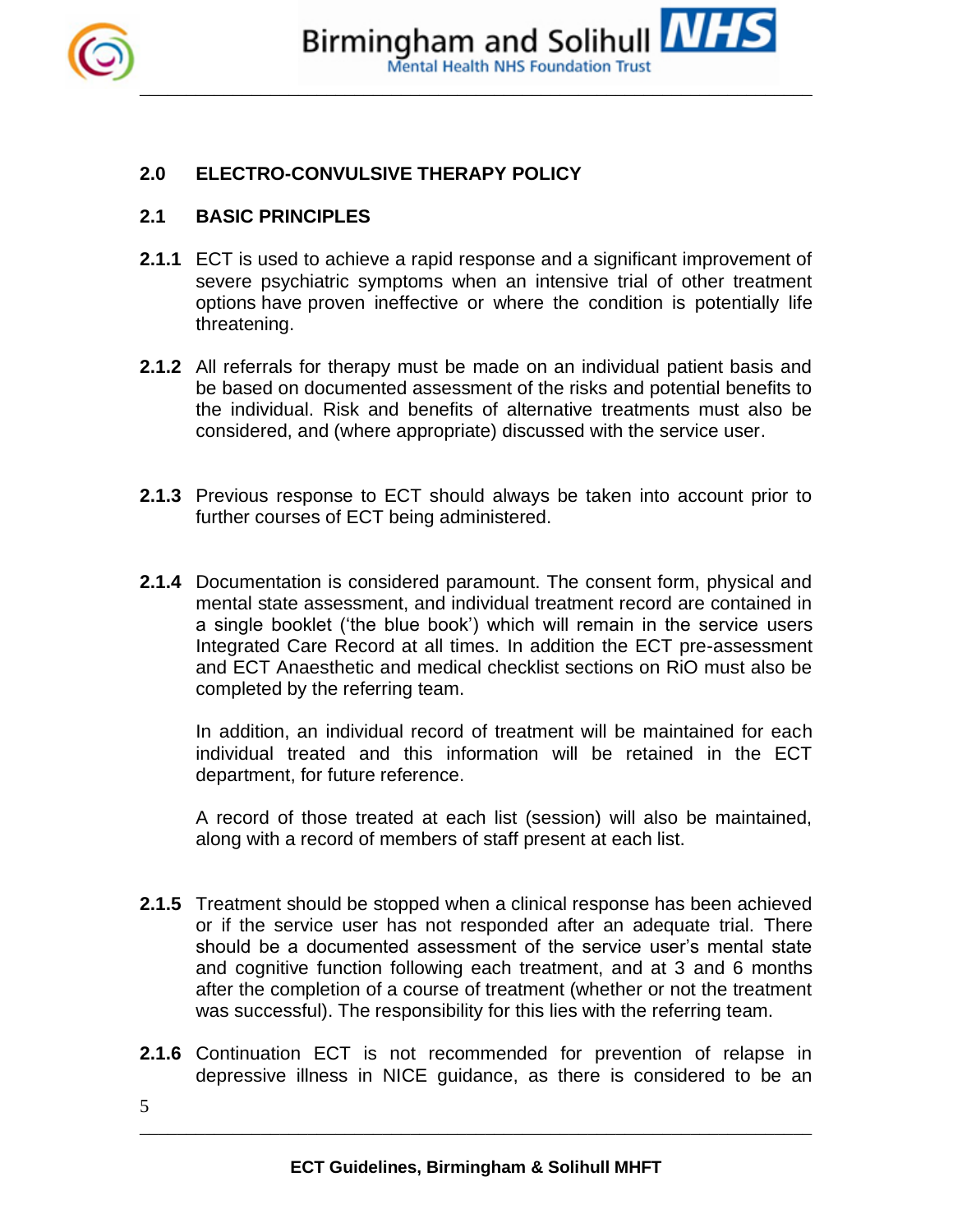

inadequate evidence base. If it is to be considered for a specific patient, a full treatment plan including risks and benefits should be documented in the Integrated Care Record. It may be considered good clinical practise to obtain a second opinion from another consultant psychiatrist. For further details, see appendix 3.

- **2.1.7** ECT treatment can be provided on an-inpatient basis or an outpatient basis. Additional safeguards may be requested if treatment as an outpatient is being proposed.
- **2.1.8** ECT must only be carried out by professionals trained in its delivery, and the anaesthetic techniques required, and who maintain an appropriate level of skill through the regular clinical practice of ECT and continuing professional development.
- **2.1.9** All professionals administering ECT must be trained in the use of appropriate equipment.
- **2.1.10** Arrangements must be made for junior medical staff to be trained to an acceptable level of competency and to have access to supervision.
- **2.1.11** There will be a dedicated team as defined by the Royal College of Psychiatrists that includes medical staff (both Anaesthetists and Psychiatrists), nurses, recovery professionals, operating department practitioner and the service users named nurse or a nominated deputy of the named nurse. Trained staff must be present in sufficient numbers to maintain the safety of each treated individual.
- **2.1.12** All members of the team will undergo annual appraisal, job planning and continuing professional development in regard to their role within the ECT suite, and in addition to any such appraisal as is required within any other roles they have within BSMHFT. It is expected that this appraisal will normally be completed with the lead consultant.
- **2.1.13** All equipment used in ECT treatment and anaesthetic equipment must be checked prior to use, in accordance with local procedures.
- **2.1.14** All equipment must be maintained and serviced as required by the manufacturer.
- **2.1.15** There will be procedures for the operational management of ECT in the ECT suite.
- **2.1.16** ECT must be audited on a twelve monthly basis and will include treatment criteria, age and pre and post ECT mental health assessment.

6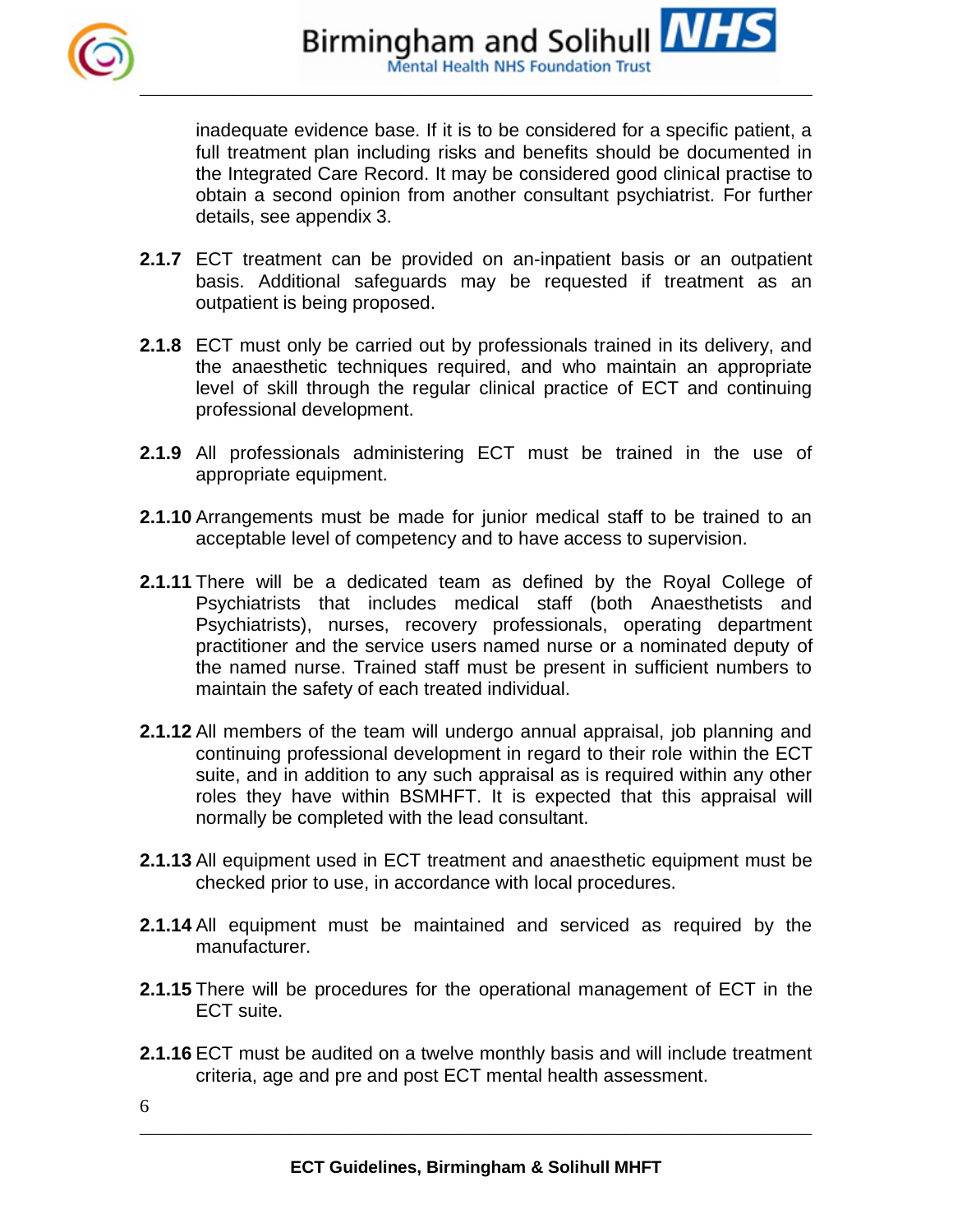

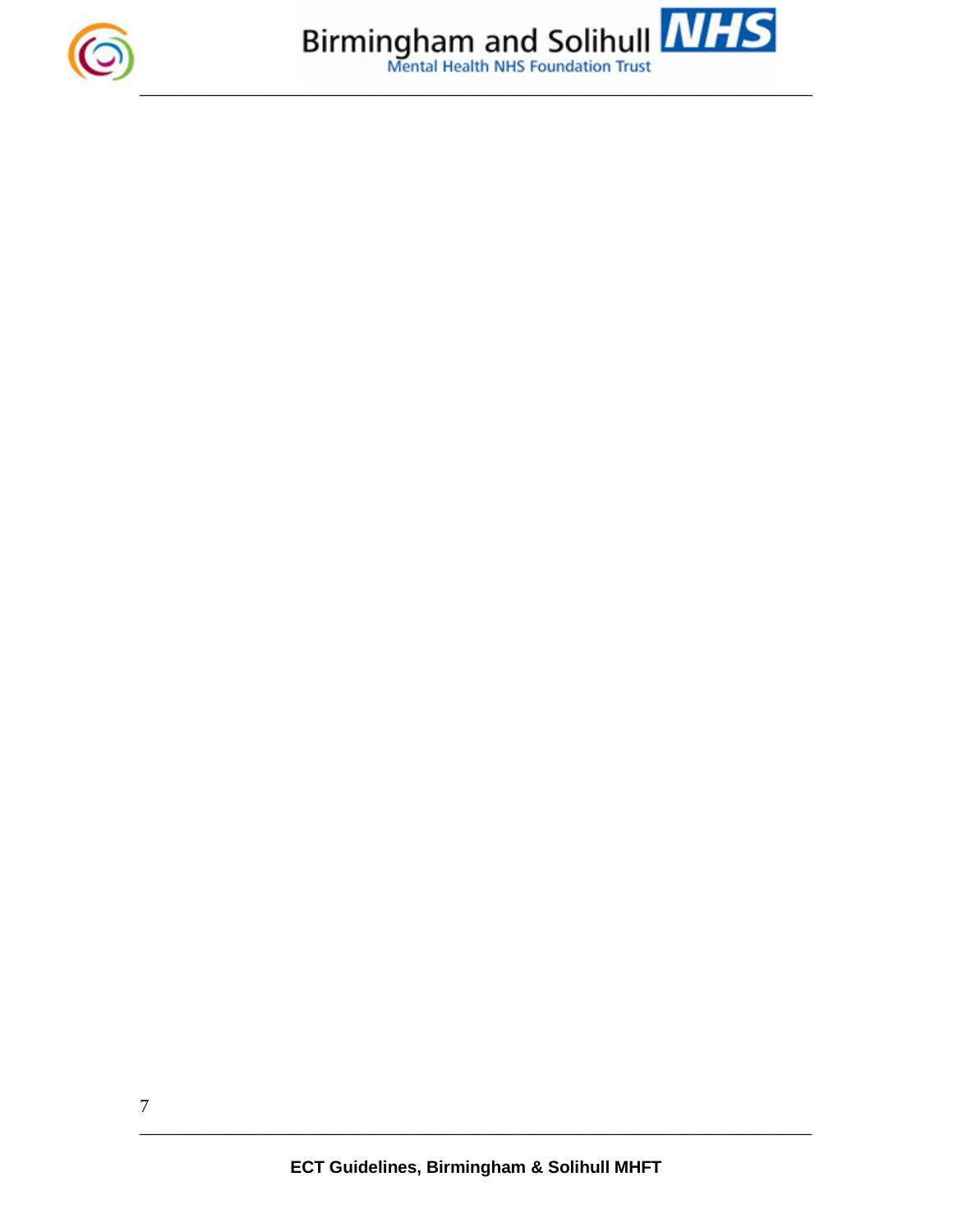

## **3 CONSENT**

### **3.1 INFORMED CONSENT**

- **3.1.1** Where a service user is deemed to have the capacity to do so, the decision to prescribe ECT should be jointly made by the service user and the referring clinician responsible for treatment. It must be an informed decision enabled by appropriate information, including written information (including information translated into an appropriate language or into Braille). Where the service user does not speak English as their first language or where, for example, they require the services of sign language, appropriate arrangements should be made to engage the services of an appropriate, trained interpreter. The written and verbal information must emphasise the service user's right to withdraw consent at any time. Consent must never be obtained by coercion (e.g. by implying that the Mental Health Act will be invoked if consent is not given).
- **3.1.2** Written information provided to service users will include information on the nature of the treatment, the likely benefits (including likelihood of success), the risk and likelihood of adverse effects (including possible effects on working and autobiographical memory and other cognitive effects), the consequences of not receiving the treatment, alternative treatment options to ECT and that these will be available if the service user does not receive ECT. The Consent form will also detail possible Dental consequences of treatment. The consent form will also provide details in the unusual situation that ECT is being prescribed outside of NICE guidelines.
- **3.1.3** Written information will also include advice on not driving, operating machinery, drinking alcohol, signing legal documents or being solely responsible for childcare for 24 hours after each treatment. For those who receive the treatment as outpatients, there will be advice on being accompanied home.
- **3.1.4** Except in an emergency, services users should have at least 24 hours to reflect on the information they have been given before being asked to sign a consent form.
- **3.1.5** Where a service user has capacity to give informed consent, this fact must be documented in the relevant section of the blue book by the treating teams', and on RiO. In addition, ECT staff will indicate that they concur with the treating teams' capacity assessment at each session.

8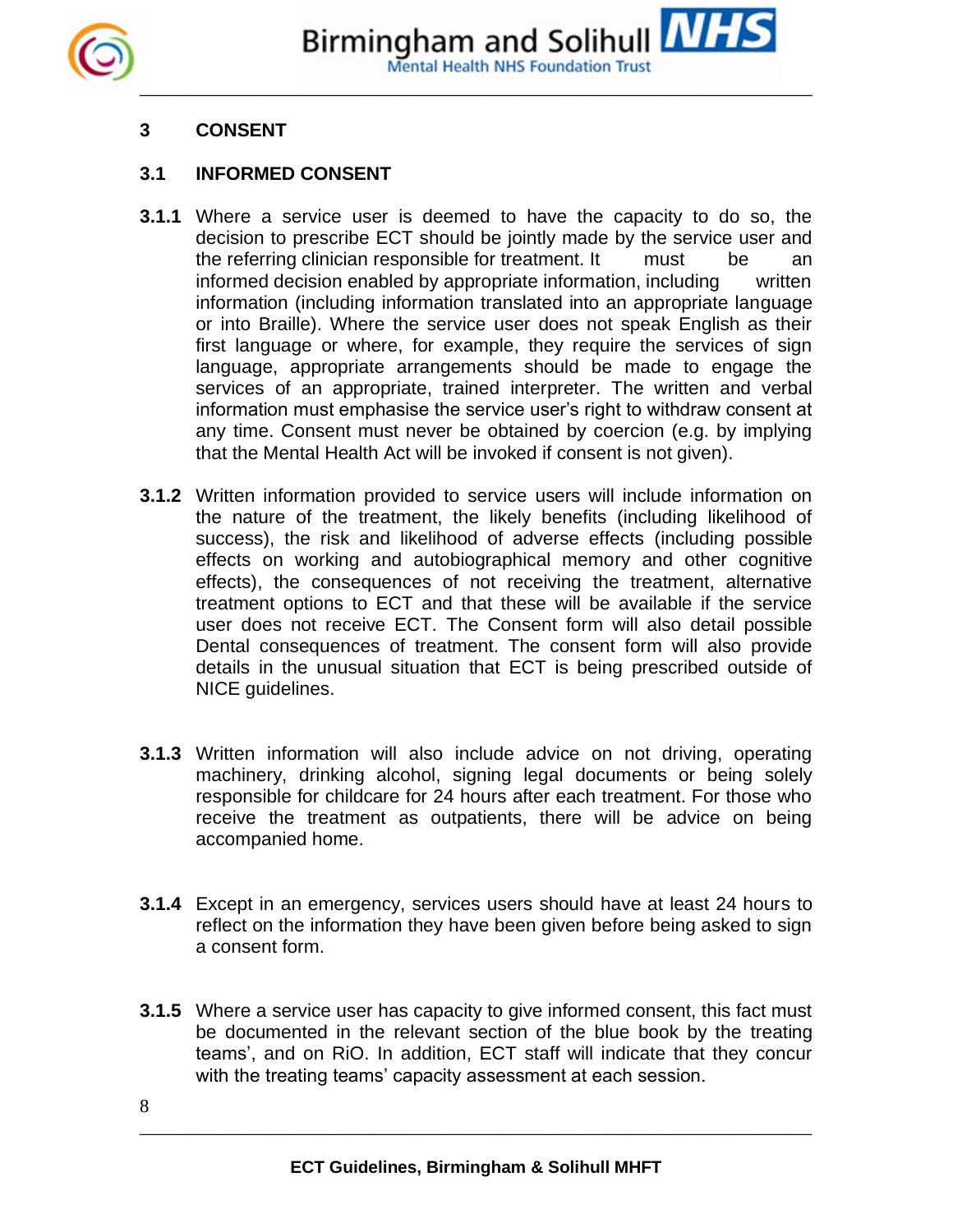

- **3.1.6** Valid consent must be obtained whenever possible. (See Trust Consent Policy for further information.) The consent form in use (the blue book) for ECT in this Trust must be used.
- **3.1.7** The maximum number of treatments (usual maximum is 12) planned in the course will be stated on the consent form and a copy provided to the service user. If more than 12 treatments are considered, a new consent form must be completed.
- **3.1.8** When an informal service user is consenting but does not have the physical ability to sign the consent form, a consent form should be used, and their consent witnessed (preferably by an independent observer).
- **3.1.9** It is legally possible to give ECT to an incapacitated patient under the Mental Capacity Act 2005, (where a patient lacks capacity to give informed consent, there is no advance directive, where it is in a patients best interests to provide such a treatment, and where there is no objection from the patients Donee or the Court of Protection, or such other advocate as may be appropriate and where this is seen as being in the service users best interest). A 'Best Interests' meeting should be held between professionals and the service user, and such advocates as are appropriate, and properly documented. Prescribers, however, should remember that ECT is a special treatment under section 58A of the Mental Health Act 2007; as such the implication of the pathways of this section should always be considered preferable to the MCA.
- **3.1.10**The ECT unit will have a care pathway that facilitates the service users consent will be checked and agreed to prior to every treatment, and this will be documented

## **3.2 ECT AND THE MENTAL HEALTH ACT**

**The pathways into ECT using the Mental Health Act (amended 2007) are detailed within the blue book (to which the reader is referred). It is a central tenet of provision of ECT services that the treatment must be legally applied. Failure to adhere to the approved protocol will result in the postponement of treatment until legal documentation is completed. A flow diagram is provided in appendix 2.**

- **3.2.1** Service users who are detained under a section of the Mental Health Act 2007 (s2, s3 or s 37) but who have given informed consent, must have a
- 9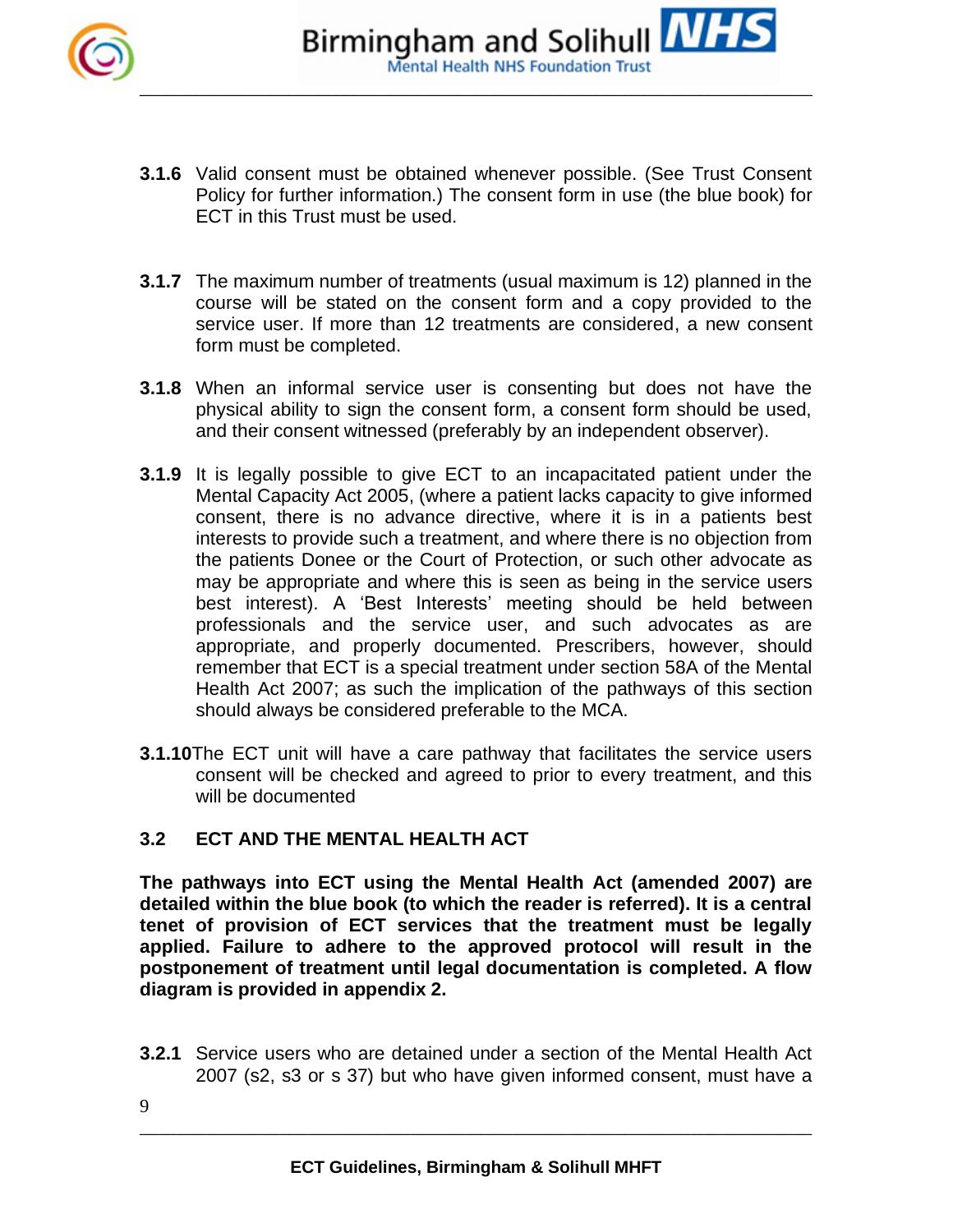

valid certificate of capacity completed by the Approved Clinician and this must be available in the patients notes at all treatment sessions.

- **3.2.2** Where a service user is detained under a section of the Mental Health Act 2007 and does not, or cannot give, informed consent and the Approved Clinician still considers treatment necessary, the Care Quality Commission must be contacted and the advice of a Second Opinion Appointed Doctor must be sought in all cases (Section 58A MHA 2007). Treatment will not be administered without a copy of the section papers and a valid certificate being available at every treatment session (except in the case of section 3.2.3)
- **3.2.3** For those service users detained under the Mental Health Act, when a treatment is considered urgent, up to two emergency treatments can be given under Section 62 (Mental Health Act 1983) (a separate form being supplied for each treatment). The tests of whether a treatment can be given under s62 are very strict. The treatment must be immediately necessary to save a service users life or to prevent an immediate deterioration in their condition. The appropriate form must be signed by the Approved Clinician and be available for scrutiny in the clinical record. The CQC should have been contacted to obtain an appropriate certificate from a SOAD.
- **3.2.4** The lead clinic nurse and treating psychiatrist will check all appropriate paperwork prior to the commencement of a list. If appropriate paperwork is not available in the service user's notes at the beginning of a treatment list, treatment cannot proceed.
- **3.2.5** The ECT nurse will ensure the service users pulse, temperature and blood pressure are recorded immediately prior to entering the treatment room. The service user will be encouraged to empty their bladder.

## **3.3 ECT AND YOUNG PEOPLE**

**3.3.1** The role of ECT in those under the age of 18 years remains controversial. If ECT is ever considered for administration to under 18's, the case MUST be referred to the Medical Director. The prescribing of ECT to under 18's is the subject of a separate section under the Mental Health Act 2007 (section 58A(4)), the provisions of which must be followed irrespective of whether the patient is informal or detained.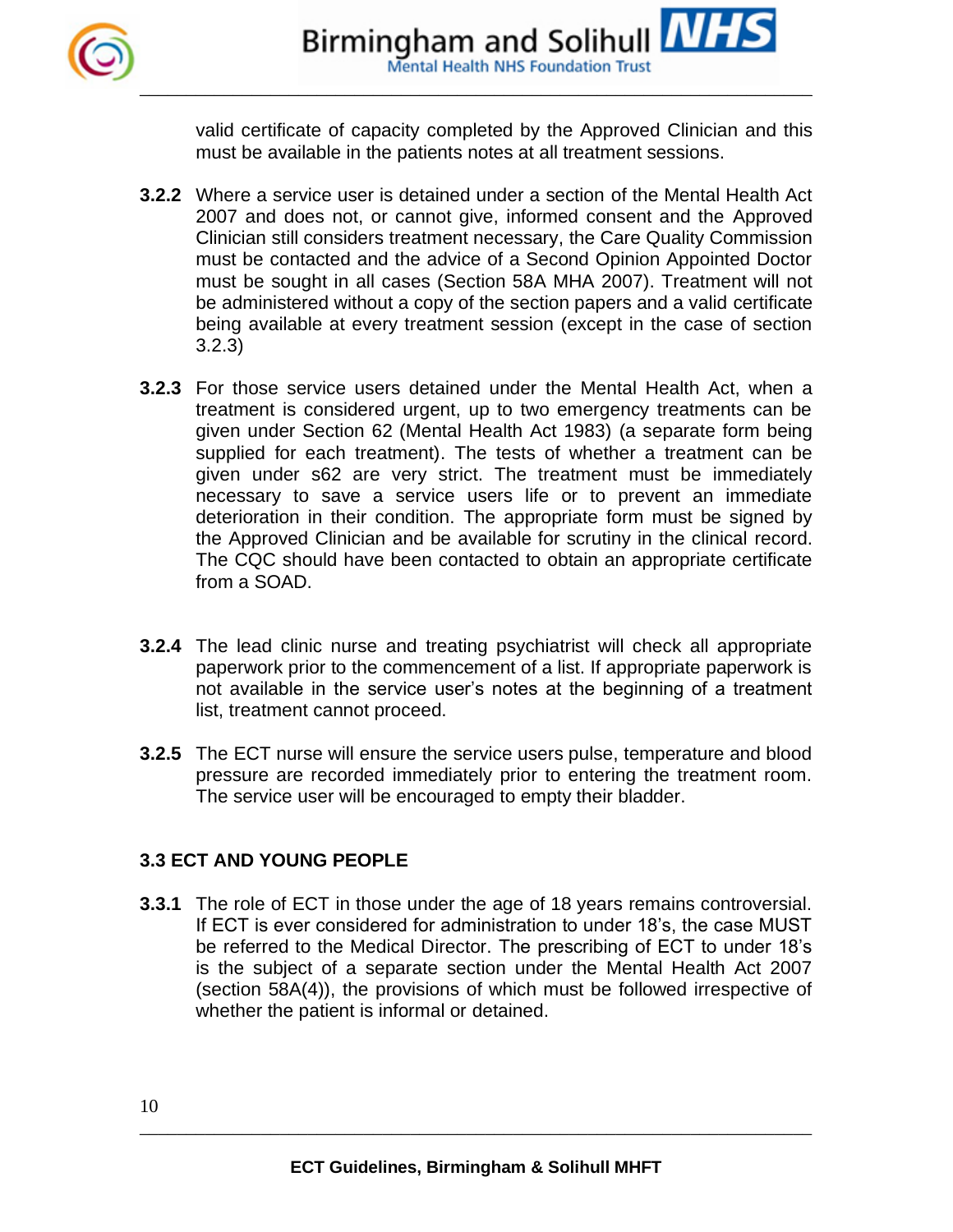

- **3.3.2** If ECT is administered to someone under the age of 18, it shall be at a separate session where no adults are being treated.
- **3.3.3** For those under the age of 18, the lowest possible dose needed to induce a seizure shall be given.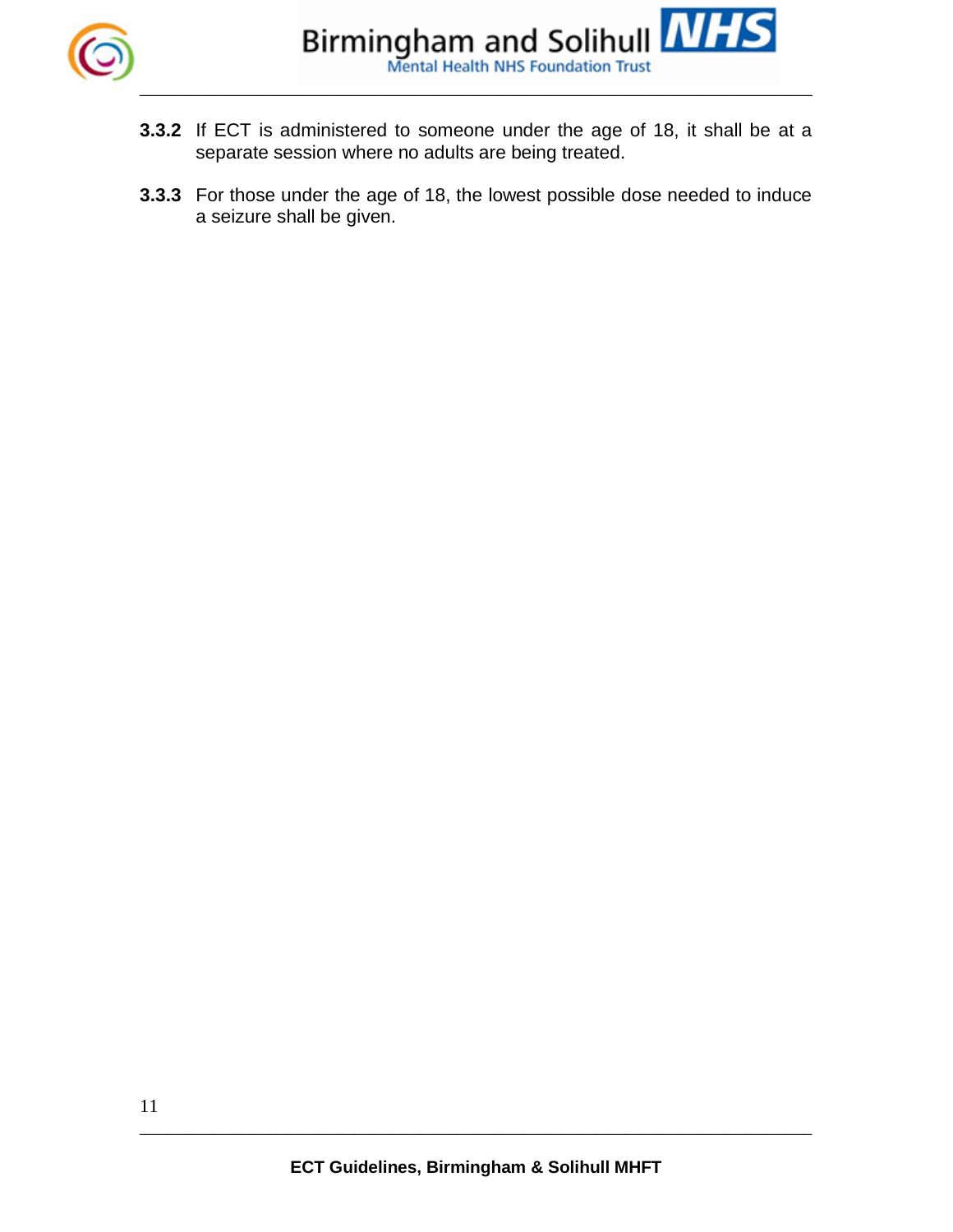

### **4 PRE-ECT ASSESSMENT**

#### **4.1.1 PRINCIPLES**

ECT is considered to be American Society of Anaesthesiologists level 2 surgery. As such it is generally a safe treatment. Against this, however, it should be remembered that the ECT suite is geographically distant from the facilities of a District General Hospital, and that some patients, particularly the elderly, have additional pathologies which increase the risk of anaesthetic complications. Appropriate pre-operative assessment is therefore extremely important.

- **4.1.2** In order to facilitate the anaesthetic assessment, appropriate investigations should be organised following the protocol in appendix 1. The responsibility for organising these investigations lies with the service users own team.
- **4.1.3** Appropriate past medical and past anaesthetic history, current medication, results of a full physical examination and the results of current appropriate investigations will be documented in the blue book and on RiO by the referring team.
- **4.1.4** The Service users Approved Clinician should indicate (in the blue book) that the psychiatric indication for referral for ECT falls within the NICE guidelines, or (if it does not) why ECT is appropriate, and that the service user is aware that this course lies outwith normal practise.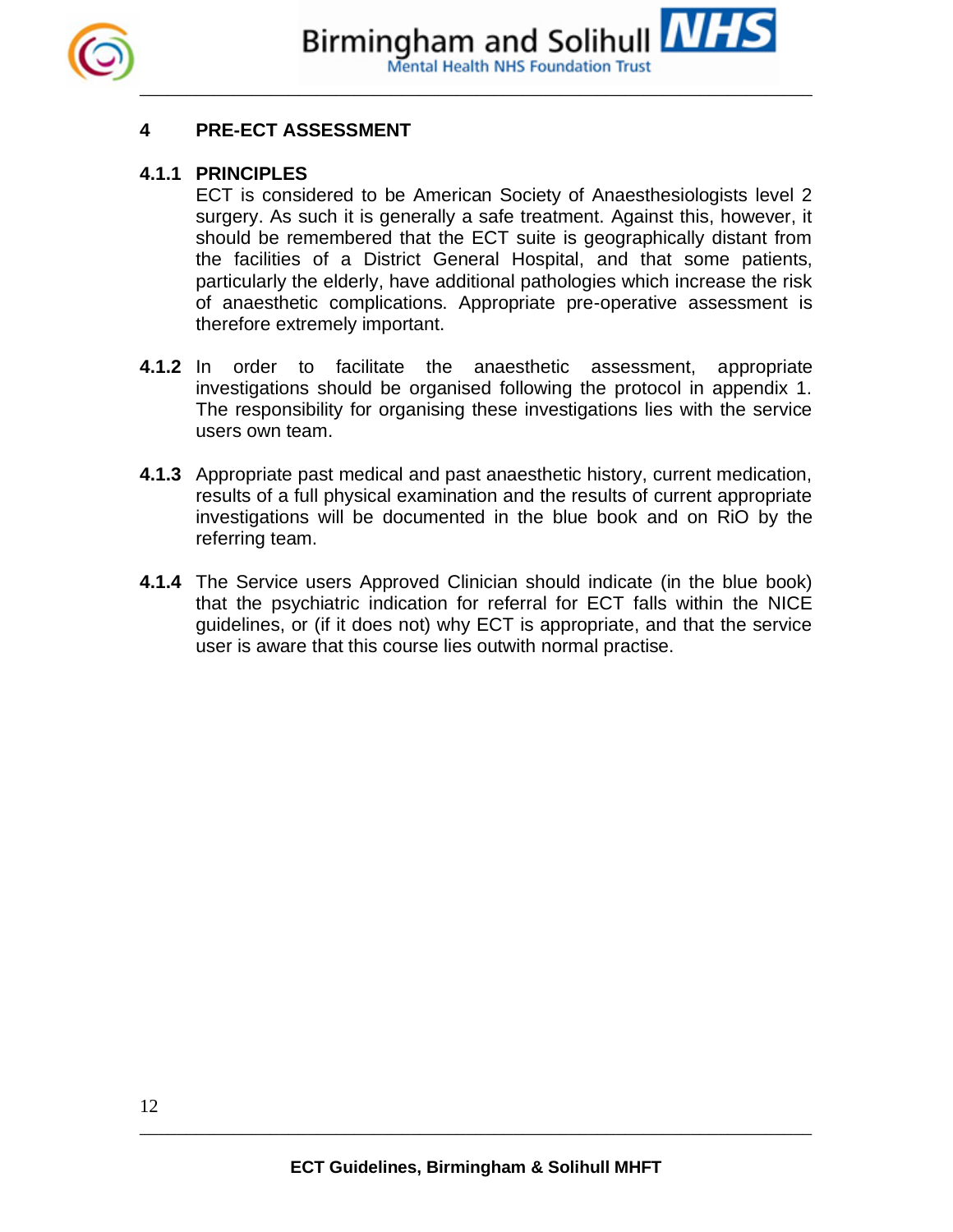

## **5 ANAESTHETIC ASSESSMENT**

The Lead Anaesthetist at every session will be a Consultant or Associate Specialist.

- **5.1** The Anaesthetist has responsibility to assess the fitness for anaesthetic of the service user. This assessment should be documented on RiO and in the blue book.
- **5.2** Where there is reasonable doubt about the fitness for anaesthetic of an individual service user, the referring team have a responsibility to discuss relevant findings with the Anaesthetist BEFORE the first day of proposed treatment.
- **5.3** Where the Anaesthetist deems the risk of proceeding with the treatment to be too great, they shall be the final arbiter.
- **5.4** The Anaesthetist will follow 'Recommendations for standards of monitoring during anaesthesia and recovery' Association of Anaesthetists of Great Britain and Ireland (2000) (or any document that supersedes it).
- **5.5** The anaesthetist will check the anaesthetic equipment and prepare the anaesthetic agents.
- **5.6** Before induction the Anaesthetist will check that dentures have been removed or are secured.
- **5.7** The Anaesthetist will explain to the service user what they are doing, and check that there were no untoward effects of the anaesthetic at the previous treatment session.
- **5.8** Once induction is complete the Anaesthetist will insert a bite block and ensure that the service user is protected during the treatment.
- **5.9** After the treatment is complete the Anaesthetist will be responsible for recovering the service user, until they deem it safe to hand over the care of the service user to the recovery nurse.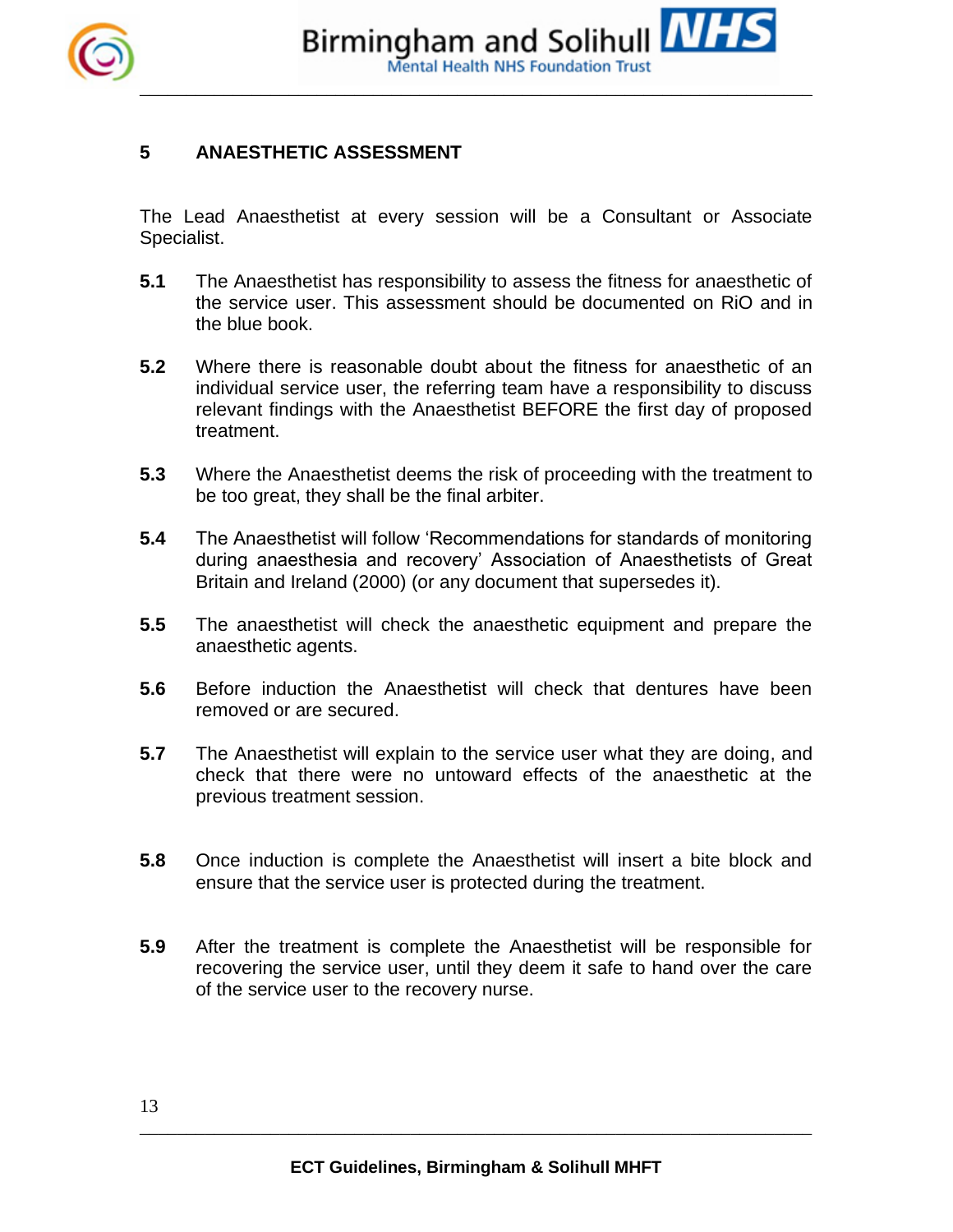

- **5.10** After each treatment the Anaesthetist will complete the relevant sections of the blue book and the individual patient record, indicating the names and doses of drugs used, and any complications encountered.
- **5.11** The Anaesthetist will not leave the department until they have satisfied themselves that all those who have received treatment are sufficiently recovered that it is safe to do so.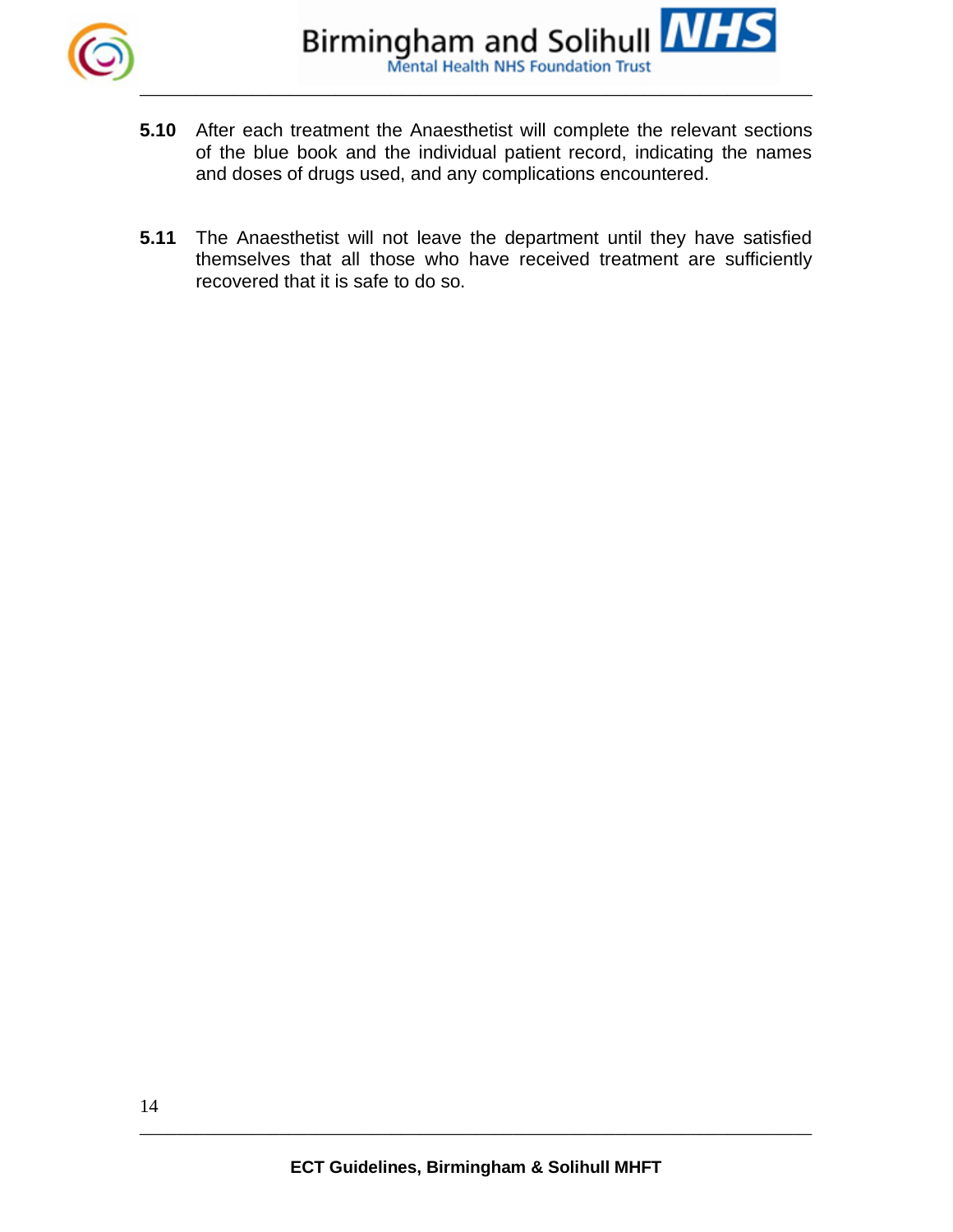

### **6 THE ADMINISTRATION OF ECT**

#### **6.1 PRESCRIBING BY THE REFERRING TEAM**

- **6.1.1** The precise reason(s) that ECT works has yet to be elucidated.
- **6.1.2** The referring team should indicate (in the blue book) whether the prescription is for unilateral or bilateral ECT. The default position for administration is bilateral stimulation. Service users who are elderly, prone to post-ictal confusion or who have a degree of pre-existing cognitive impairment may be considered candidates for unilateral stimulation (at the discretion of the referring team).
- **6.1.3** The decision to continue a course of ECT is a matter of judging likely clinical improvement against the emergence of treatment related side effects.
- **6.1.4** For this reason no more than 2 treatments should be prescribed at any one time. An interim assessment of clinical improvement and the presence of cognitive side effects should be made and documented in the blue book.
- **6.1.5** ECT should continue to be prescribed until the patient is recovered, or until it is demonstrable that the patient will receive no further benefit from continued treatment. Any service user who has shown no response after 6 treatments should be considered for cessation of treatment (unless they have previously shown a tendency to respond late in a course).
- **6.1.6** ECT should not be administered more than twice a week.

#### **6.2 ECT ADMINISTRATION**

- **6.2.1** Routinely, ECT should be given with a constant current brief pulse stimulus. The ECT machine should have the facility for 2 channel EEG monitoring. The ECT machine will be capable of delivering flexible doses, including very low stimuli.
- **6.2.2** The psychiatrist administering ECT should only do so after appropriate training, and with continuing supervision.

15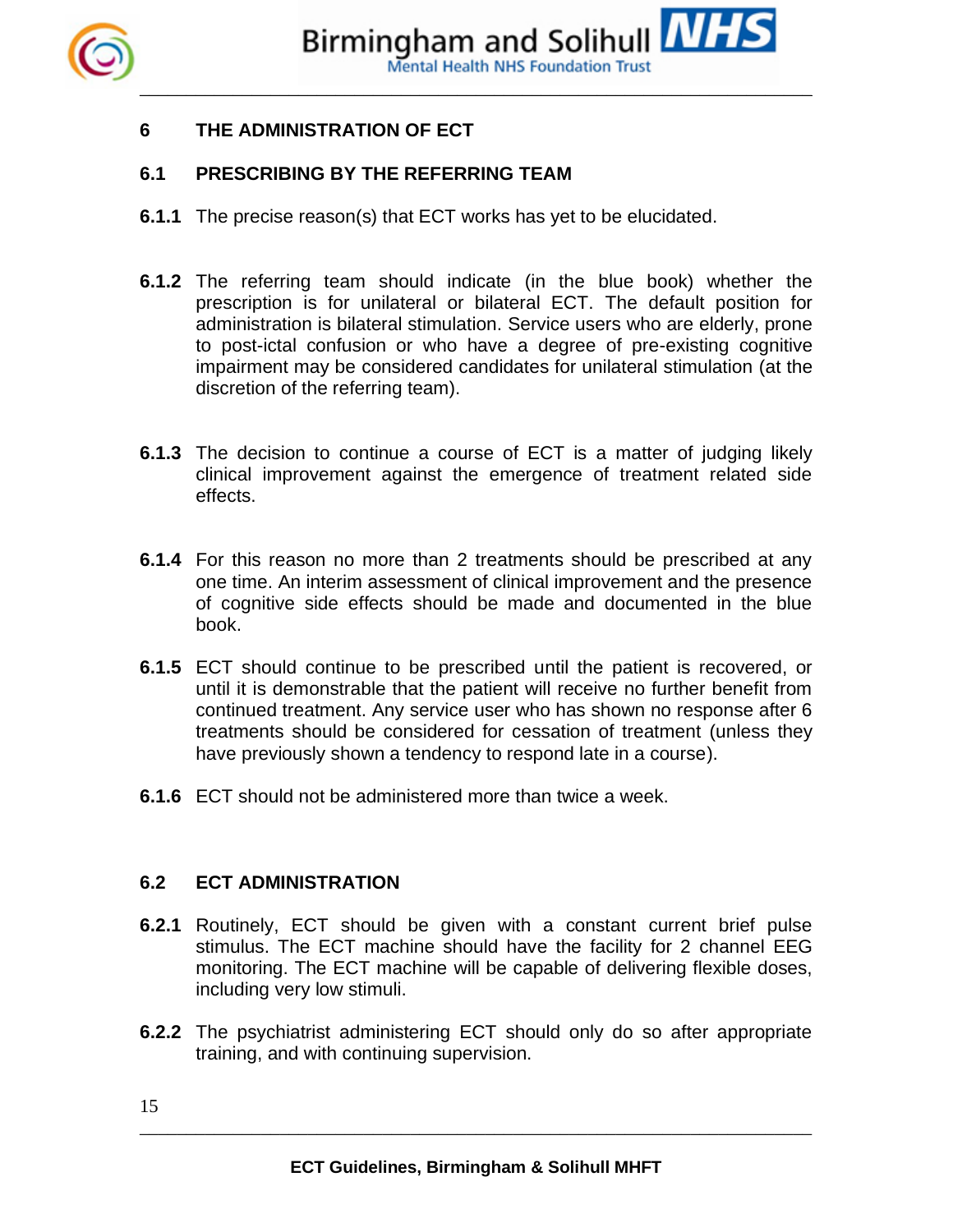

- **6.2.3** The administering psychiatrist should satisfy himself or herself that the treatment is prescribed. Any missing prescription should only be completed by a member of the referring team.
- **6.2.4** The administering psychiatrist should ensure that all relevant legal documents are available and scrutinised prior to the service user being brought into the treatment room.
- **6.2.5** The initial stimulus dose for a new patient depends on a number of factors. Drugs (including anti-convulsants and benzodiazepines), being male and bald, and increasing age will increase the seizure threshold. As a general rule, keeping the dose as low as possible will reduce the likelihood of the emergence of side effects (particularly cognitive side effects). However, this must be weighed against any delay in starting therapy due to missing seizures initially.
- **6.2.6** ECT is of itself anti-convulsant. As such, it is not uncommon for the seizure threshold to rise during a course of treatment. This may be seen when over a number of treatments, a service user shows shortening of the length of seizure time. The administering Doctor should therefore consider whether the dose should be increased.
- **6.2.7** Similarly, it may be reported that a patient is not showing the clinical improvement that might be expected (only providing that enough treatments have been given; 5 or 6 treatments may be the appropriate time to consider this). In these circumstances the administering Doctor may consider increasing the dose to be administered. (see also section 6.2.17)
- **6.2.8** Some older patients may develop post-ictal confusion or have a history of post-ictal confusion. It may be appropriate in these cases to consider unilateral ECT, which should be confirmed with the referring team.
- **6.2.9** The administering psychiatrist will assist in the placement of the EEG electrodes.
- **6.2.10** The administering psychiatrist will ensure that the treatment electrodes are placed appropriately and squarely to the patient's head, and that an adequate amount of electro-conductive gel is applied.
- **6.2.11** The administering psychiatrist will ensure that the electrical impedance is at a low enough level before proceeding, as measured by the ECT machine.

16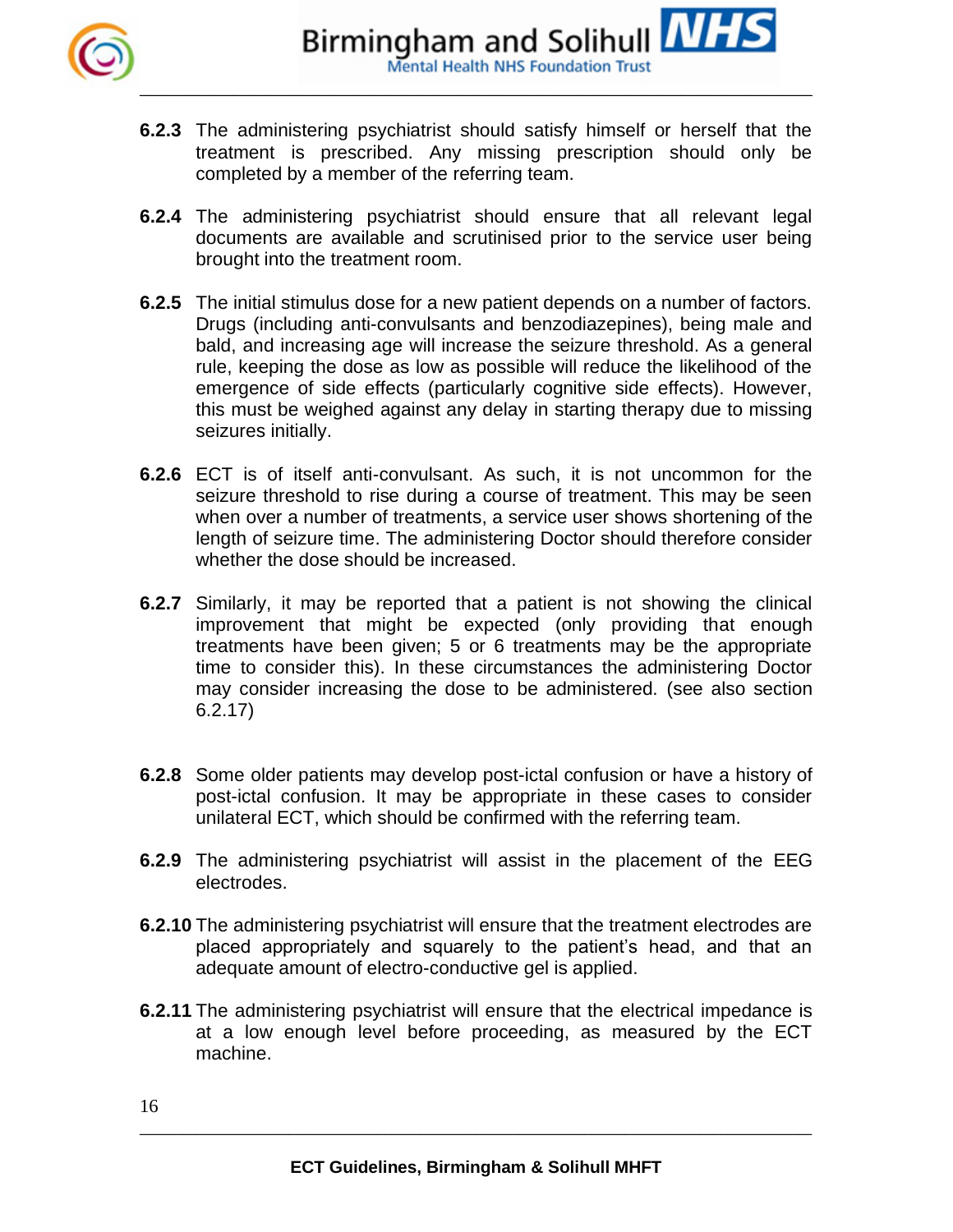

- **6.2.12** The administering psychiatrist will ensure adequate contact between skin and electrodes during the application of the stimulus.
- **6.2.13** Once the full stimulus has been applied, the administering psychiatrist will monitor the resulting seizure visually and by means of the 2 channel EEG.
- **6.2.14** An adequate seizure has occurred if there is visual or EEG evidence of a seizure lasting at least 15 seconds. If no seizure occurs, or if a seizure does not go beyond 15 seconds the administering psychiatrist should confer with the anaesthetist to see whether a second stimulus should be applied (depending on the residual level of anaesthesia). In this case double the previous stimulus should be given, preferably after the patient has been hyperventilated with oxygen.
- **6.2.15** No more than three (and normally, no more than two) sets of stimuli are to be administered in any one session to any one individual.
- **6.2.16** A prolonged seizure is one that continues for more than 2 minutes. In such circumstances, and after discussion with the anaesthetist, an appropriate benzodiazepine or propofol should be administered intravenously to stop the seizure.
- **6.2.17** Subsequent dosages of stimulus (titration) may be altered according to the results of previous treatments (e.g. untoward events, a fall in the duration of seizures, development of side effects) or if there is insufficient clinical improvement.
- **6.2.18** At the end of the treatment, the treating psychiatrist will complete the appropriate sections in the blue book and in the individual patient record noting the laterality of treatment, the stimulus applied, the quality of the seizure obtained, and the duration of the seizure. In addition they will confirm in the clinical record that consent was re-affirmed (for consenting service users) or that appropriate Mental Health Act documentation was inspected (for detained service users). They should then complete the information on that day's list.
- **6.2.19** The treating psychiatrist should not leave the department before confirming with the Anaesthetist and the clinic nurse that it is safe to do so.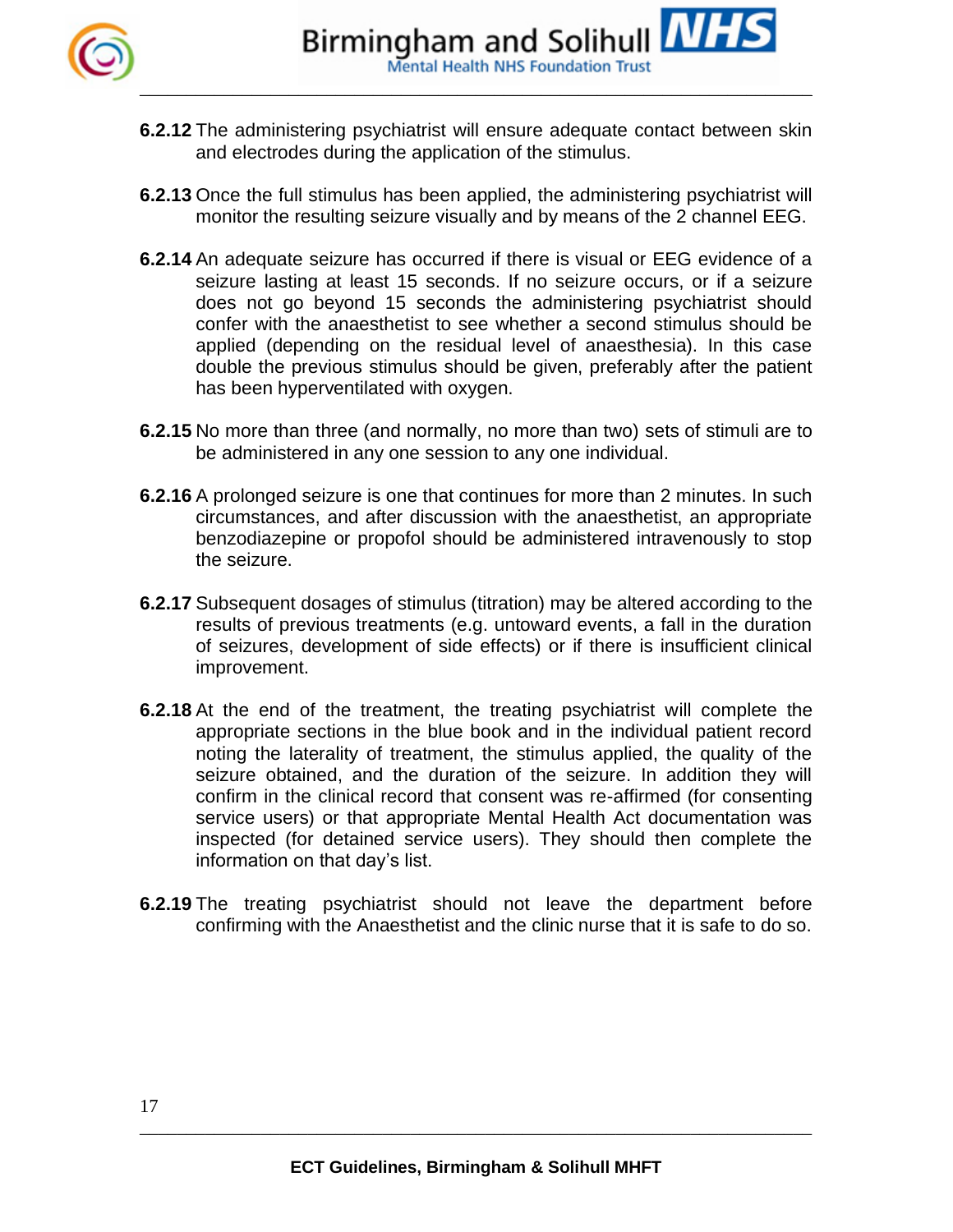

## **RECOVERY**

- **7.1.1** Recovery is the process by which an anaesthetised individual is enabled to overcome the effects of drugs administered, to regain consciousness and to be able to protect their own airway. Staff need to be competent at maintaining an airway and monitoring the overall clinical condition such that untoward events are identified early. To facilitate this, patients are routinely monitored by pulse and blood pressure monitoring and by the monitoring of oxygen saturation (oximetery). Other monitoring (for example of a patients ECG) may also be appropriate. A patient who is unconscious must never be left unattended.
- **7.1.2** The process by which a service user is recovered may be divided into 3 stages. The anaesthetist will be responsible for the first stage, which lasts until the individual is breathing for themself, has recovered their gag reflex and is responding to external stimuli. At this point the team will transfer the service user from the treatment room to the recovery room.
- **7.1.3** The ECT clinic nurse or ODP identified as recovery practitioner will monitor the service user until they are fully conscious, using the equipment stated above. They will document pulse, BP and oximeter readings. Should deterioration be noted they must immediately inform the Anaesthetist?
- **7.1.4** Recovery practitioners will be competent (and maintain their competence annually) at Enhanced Life Support. They should be fully conversant with suction techniques, using the electronic monitoring equipment and resuscitation techniques. In addition they will gently reassure the service user as they recover.
- **7.1.5** When satisfied that the service user no longer requires intensive monitoring, the recovery practitioner shall hand over responsibility to the named nurse (from the ward), and electronic monitoring may cease (the third stage). A drink will be offered to the service user.
- **7.1.6** The named nurse will stay with the service user throughout their treatment, and will accompany the service user back to the ward, once the ECT clinic staff are satisfied that a full recovery has been made.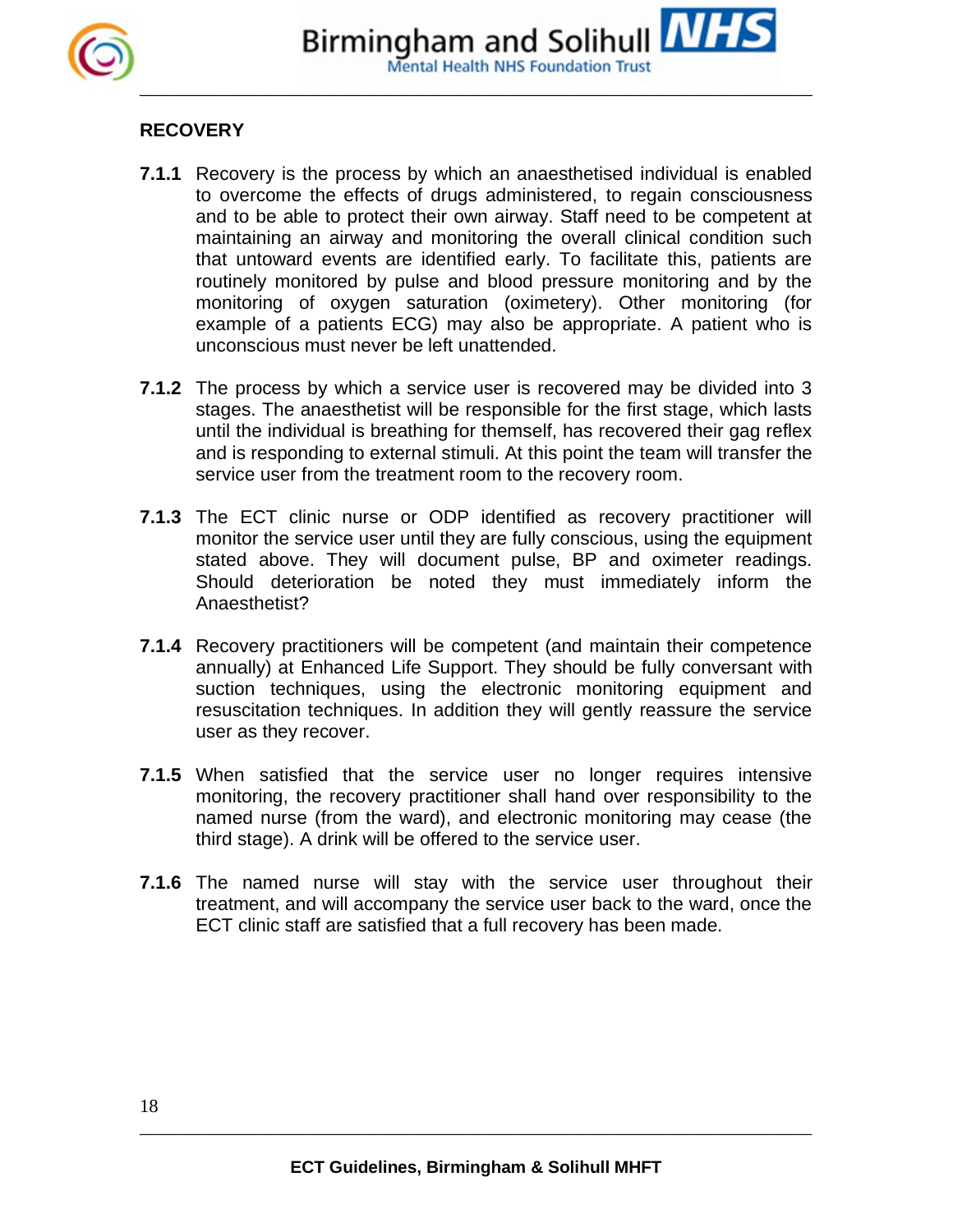

#### **MONITORING BETWEEN SESSIONS**

**7.2.1** The service users' clinical status and symptomatic response will be assessed and documented between treatments (by the referring team). Orientation and memory is assessed after the first treatment, and at stages throughout the treatment and this will be taken into account when dosage titration is being considered. Non-cognitive side effects and the service users' subjective experience of ECT will be assessed and documented. This may be facilitated by the use of memory logs.

ECT should be discontinued as soon as may be feasible. Factors which should be taken into account include perceived clinical benefit (or lack thereof), the emergence of side effects, including cognitive side effects and service user choice.

**7.2.2** At the end of a course of ECT, the service user will have a clinical interview with their own team to establish whether any autobiographical or semantic memory loss has occurred, and this will be documented.

### **POST ECT FOLOW UP**

- **7.3.1** Appropriate interventions should be planned and implemented to ensure that the benefits from ECT are not lost, (for example, a course of cognitive behavioural therapy and/or continued psychopharmacological therapy).
- **7.3.2** An assessment of mental state and a formal cognitive test should be completed (and documented) 3 and 6 months after completion of a course of ECT, (by the referring team).

The service users' subjective experience of ECT should be recorded 3 and 6 months after completion of a course of ECT. This may be facilitated by the use of memory logs. It may be appropriate to inform the service user that they might like to consider the possibility of an Advance Directive being drawn up regarding the possibility of them receiving ECT in the future. An Advanced Decision to Refuse Medical treatment may also be considered.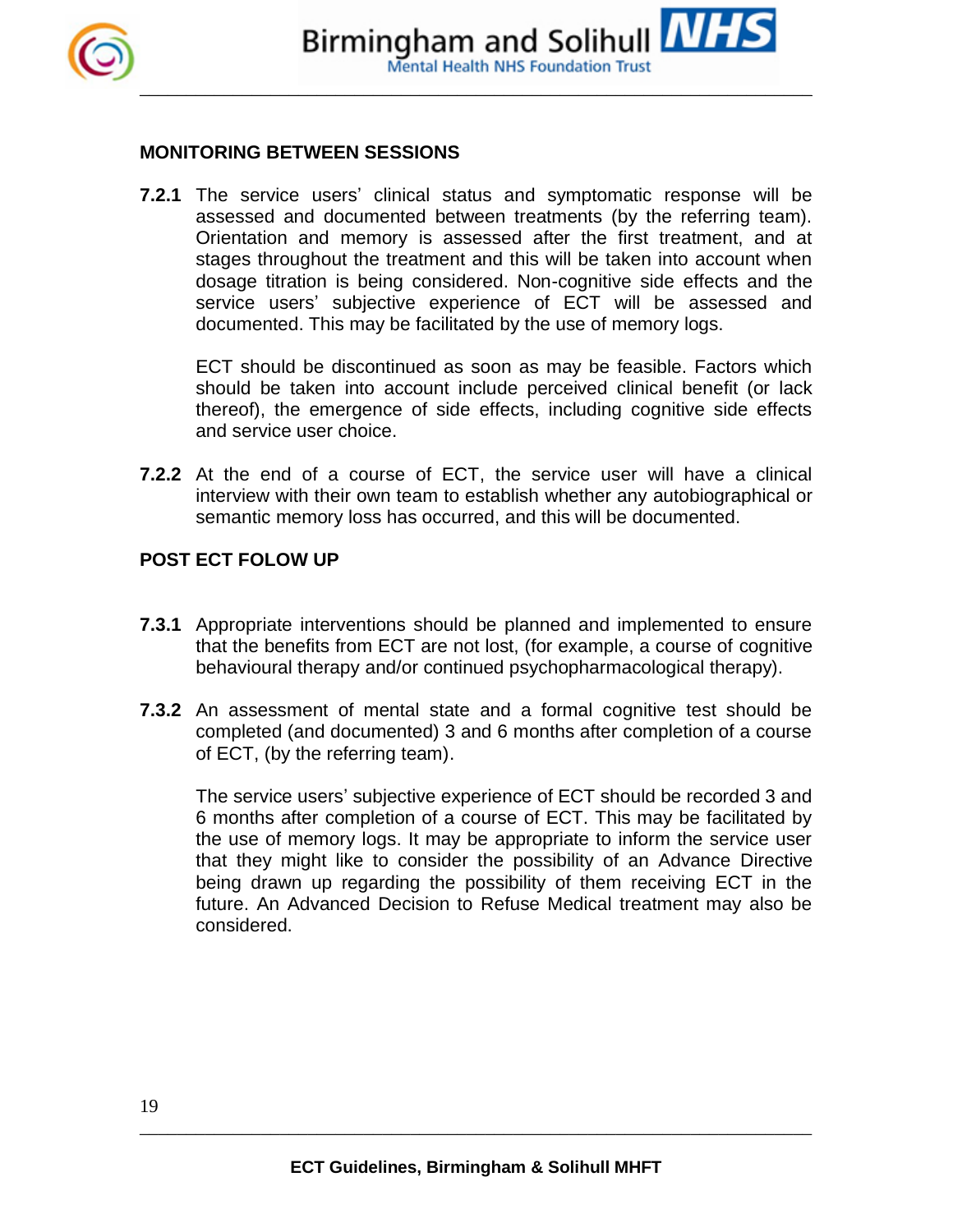

### **SPECIAL PRECAUTIONS**

- **8.1.1 High-risk patients** will be considered for treatment in an environment allowing rapid intervention should complications occur (for example a theatre suite or its anaesthetic room at a local District General Hospital).
- **8.1.2 Day patients** and their carers will be given (and sign) a form (on every occasion they receive ECT) which confirms they will not drive for 24 hours (or longer if the anaesthetist advises), nor drink alcohol, nor sign legal documents and that they will be supervised by an appropriate adult for 24 hours, including on the journey home. In addition, where it applies, they shall not have sole responsibility for childcare.
- **8.1.3 Mother and Baby** Patients from the Mother and Baby Unit who are receiving a course of ECT should not have sole responsibility for the care of their baby in the 24 hour period after each treatment. Mothers need to be aware that many anaesthetic agents will be found in breast milk post treatment. Alternative feeding arrangements other than breast feeding will need to be considered during the course of treatment.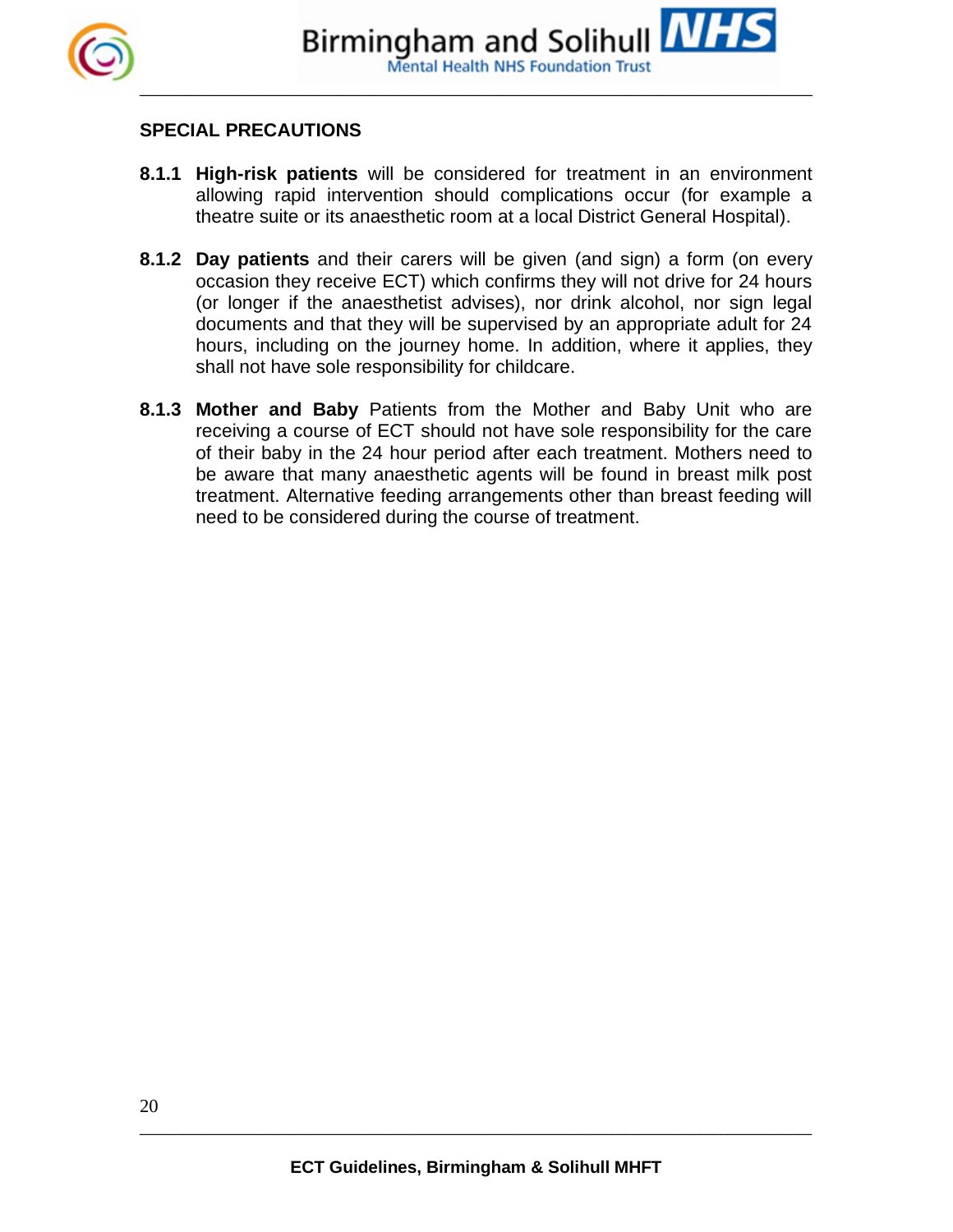

#### **IMPLEMENTATION AND COMPLIANCE**

#### **9.1 Responsibilities of Staff**

All staff involved in ECT must adhere to this policy. Managers at all levels are responsible for ensuring that the staff for whom they are responsible for, are aware of, and adhere to, the policy. They are also responsible for ensuring staff are updated in regard to any changes in this policy.

#### **9.2.1 Training**

The Medical Director will work with the Workforce and Learning Directorate to ensure that training and education in ECT is available to those staff that require it.

Education on the subject of ECT will be provided at two levels; for clinicians who are involved in administering or prescribing ECT and for any other member of staff or service user / carer who is interested in the subject. The aim of the latter course is to reduce any misunderstanding around the use of ECT. The Trust is committed to support training of the clinicians involved in ECT and will support attendance and participation at related conferences and national groups.

In addition, members of the ECT team will have responsibility for maintaining their own mandatory training objectives as defined by the Trust (including intermediate life support, lifting and handling, infection control). The ECT team will also be supported in attending specific ECT related training as deemed appropriate. Where activity falls below 50 treatments per year, or where there is a gap of 3 months since treatment was last administered, arrangements should be made to ensure adequate practise is maintained (at an adjacent facility).

The Royal College of Psychiatrists considers that Doctors at various stages of training should have the following level of competency with regard to ECT.

#### **Foundation doctors**

Theory & background **awareness**  Practical aspects of ECT not required Other aspects of ECT practice not required

#### **ST1-3**

Theory & background **working knowledge** 

21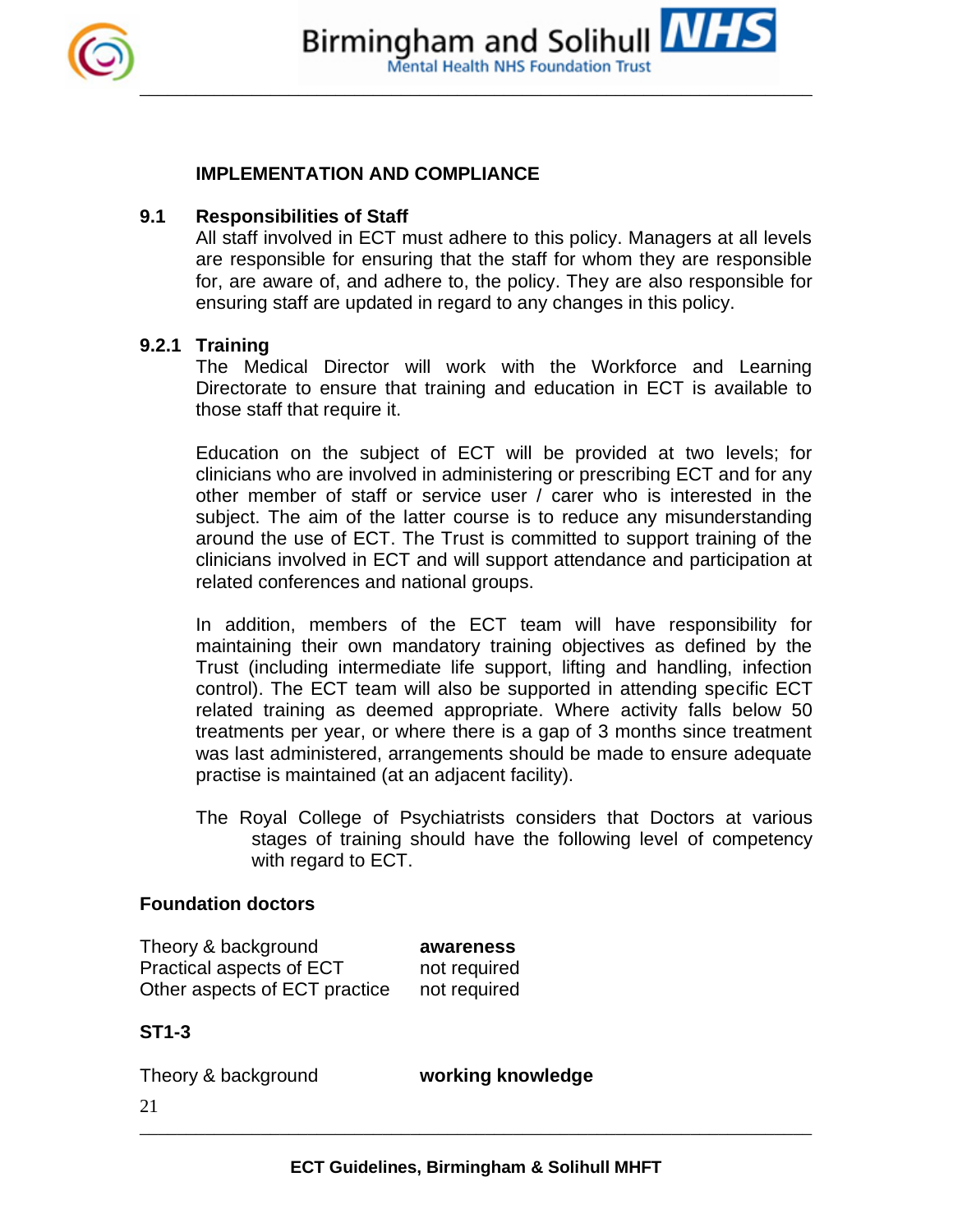

Practical aspects of ECT **fully conversant**  Other aspects of ECT practice **1-5 to be achieved** 

#### **ST4-6 & prescribing consultants**

| Theory & background           | fully conversant  |
|-------------------------------|-------------------|
| Practical aspects of ECT      | working knowledge |
| Other aspects of ECT practice | not required      |

#### **ECT consultants**

Theory & background **fully conversant**  Practical aspects of ECT **fully conversant**  Other aspects of ECT practice **1-8 to be achieved**  \* for resuscitation training:

- Fully conversant = training in last year
- Working knowledge= last 5 years

Further details are available at

http://www.rcpsych.ac.uk/pdf/ECT%20competencies%20for%20web.pdf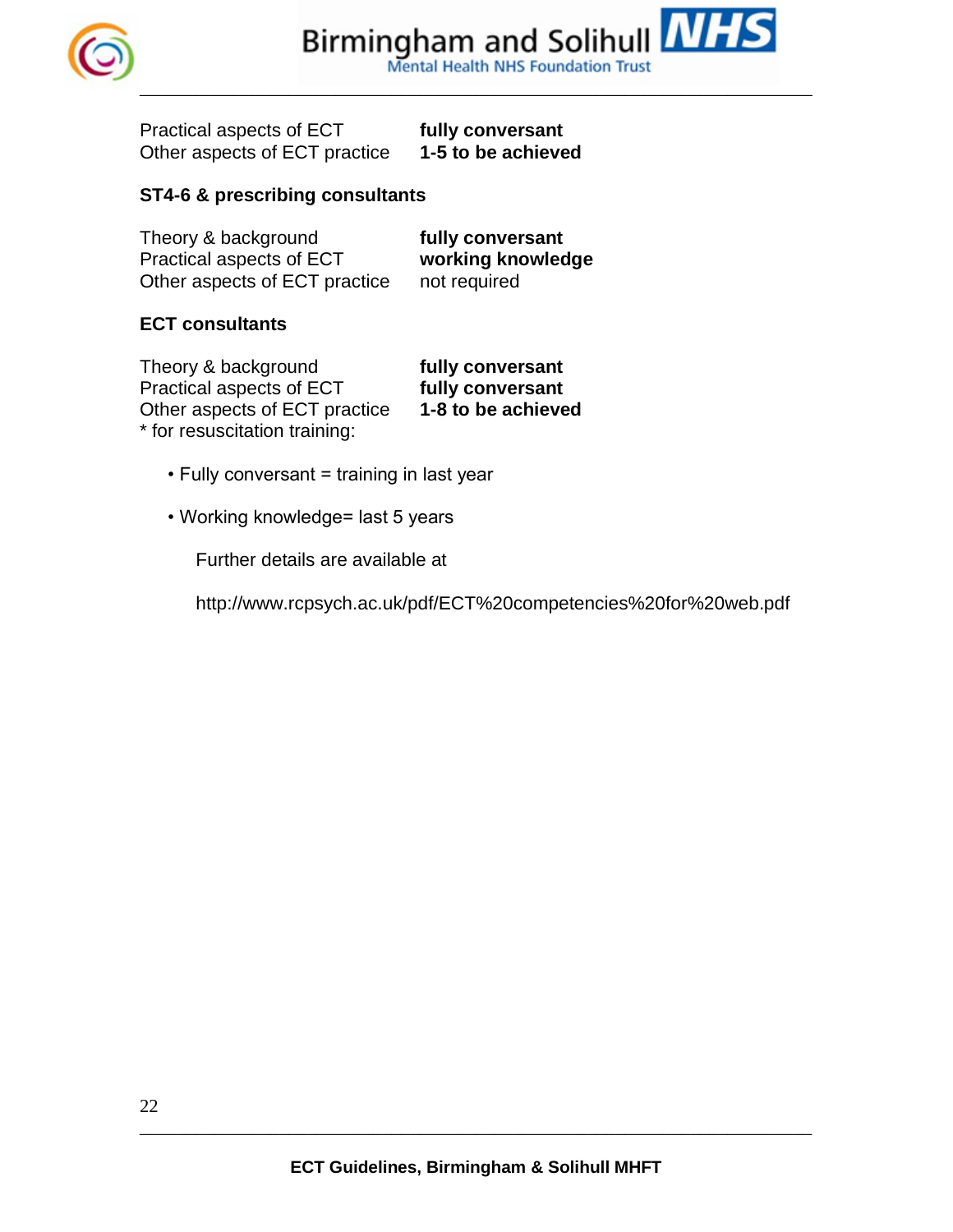

#### **REVIEW**

**9.1** This policy will be reviewed at the minimum of every two years.

#### **REFERENCE DOCUMENTS**

Scott A.I.F. (Ed), Royal College of Psychiatrists 2004, The ECT Handbook: the second report of the Royal College of Psychiatrists' Special Committee on ECT.

National Institute for Clinical Excellence T. Guidance on the Use of Electro-Convulsive Therapy (59). [\(http://guidance.nice.org.uk/TA59\)](http://guidance.nice.org.uk/TA59)

Royal College of Psychiatrists ECT Accreditation Service. (Ed. Ed Cresswell, Murphy & Hodge) Dec 2012. Standards for the Administration of ECT  $(10^{th}$  Ed)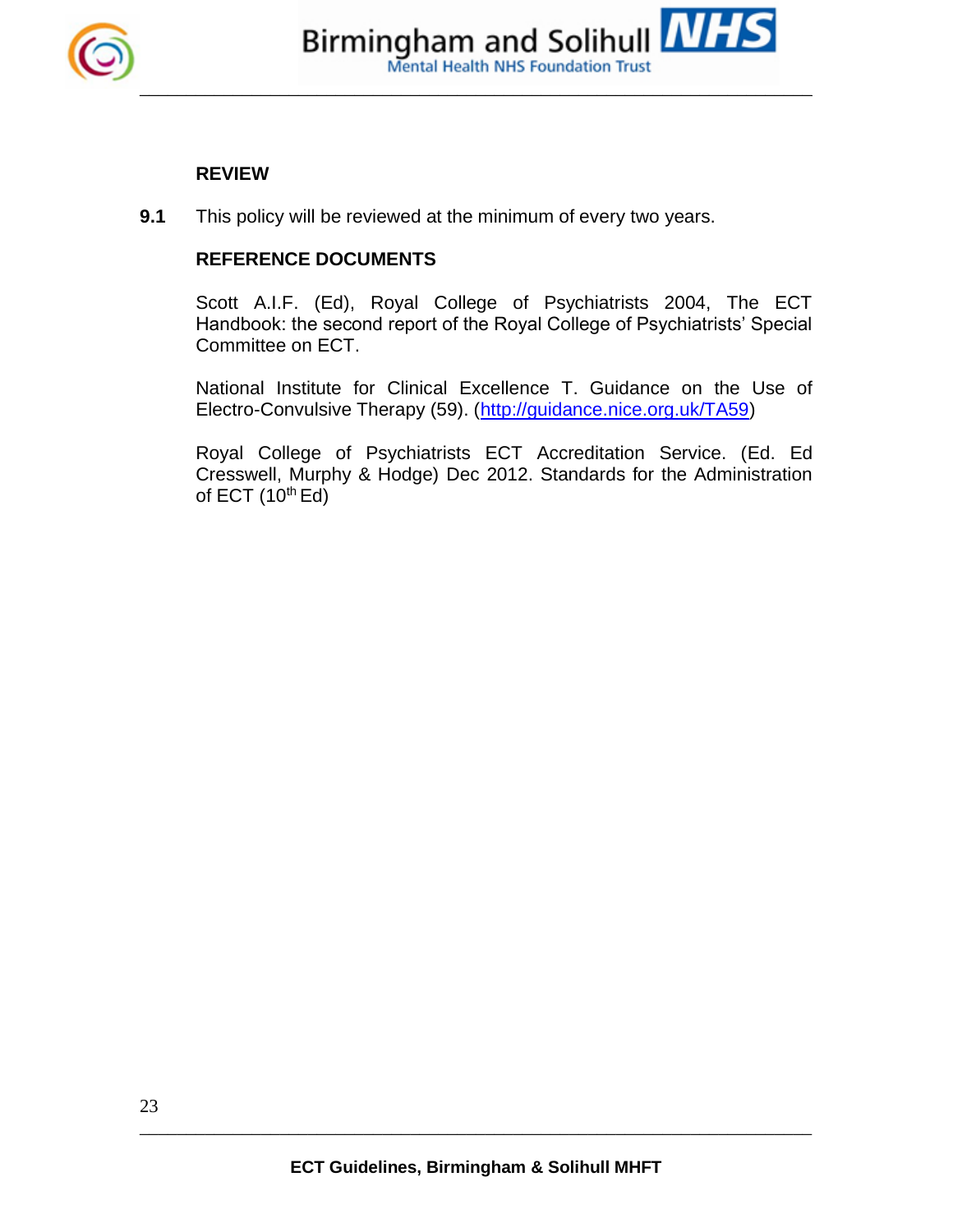



## **APPENDIX ONE**

PRE- ECT ASSESSMENT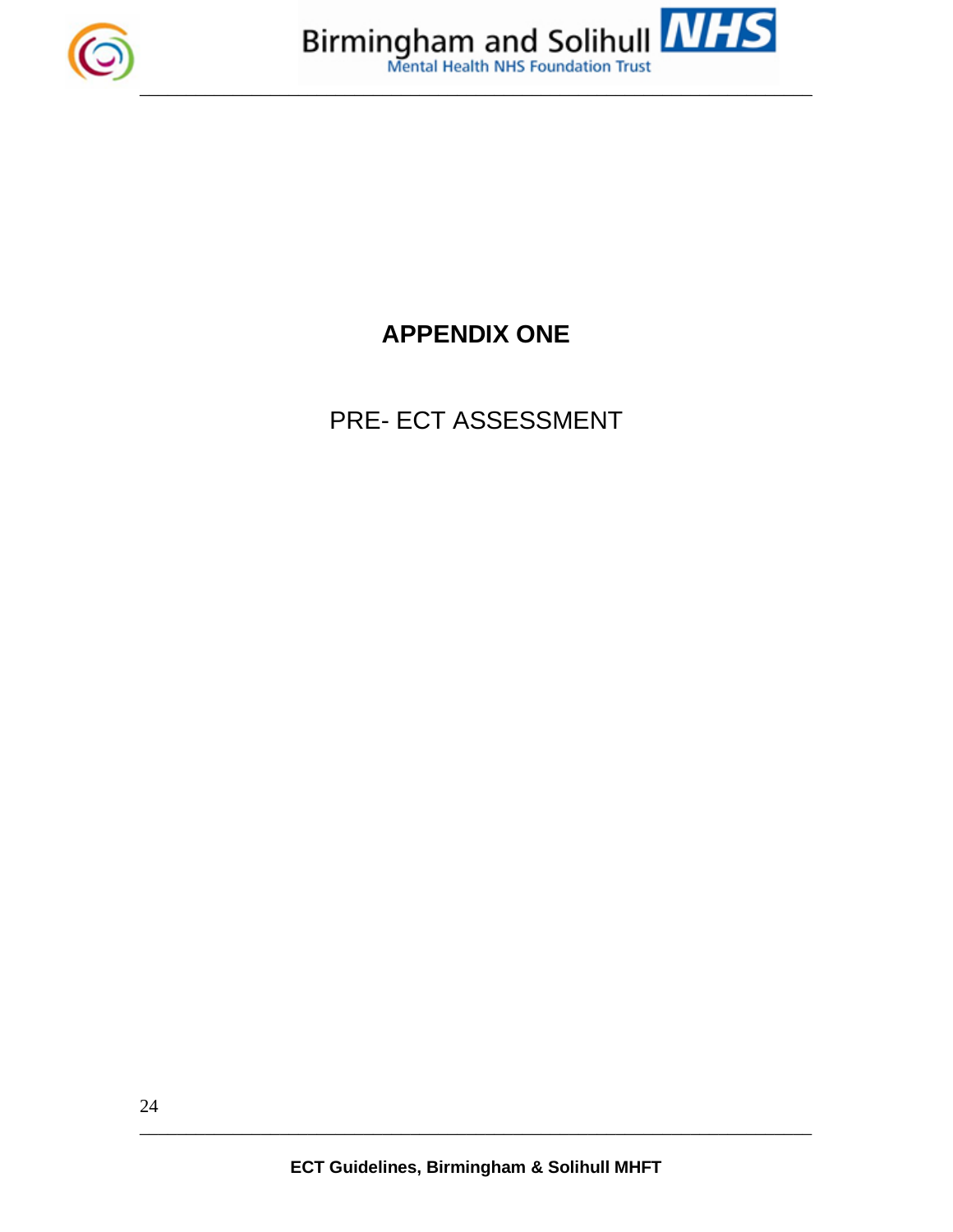

### **GUIDELINES FOR THE ASSESSMENT OF PATIENTS UNDERGOING ECT**

This document is based on the NICE guidelines for the pre-operative assessment of patients undergoing surgery (June 2003) [\(www.nice.org.uk/page.asp?o=76793\)](http://www.nice.org.uk/page.asp?o=76793) to which the reader is referred.

ECT is classified as ASA grade 2 surgery, and these guidelines will only refer to this level of intervention.

The NICE guidelines are not based on empirical evidence; rather they have been drawn up on the basis of consensus of expert opinion. We have taken these guidelines and attempted to simplify them; in addition, given the nature of ECT we have asked for certain tests over and above those that are required in the NICE guidelines.

The determination of which tests are appropriate is based on a traffic light system. Tests in red **are not** required. Tests in green **are** required. Tests in Amber are to be considered and carried out if appropriate. Patients with respiratory, cardiovascular and renal disease are considered in this schema; the presence of other conditions may alter the need for other investigations. If in doubt, please ask your local ECT centre and discuss complex cases with the relevant anaesthetist.

#### **Reading the tables.**

The tables are to be read in terms of the patient's age, and in terms of the ASA (American Society of Anaesthesiologists) grading.

**Grade 1** is 'No evidence of systemic disease'.

**Grade 2** is 'a patient with mild systemic disease'.

**Grade 3** is 'a patient with severe systemic disease'.

**Grade 4** is 'a patient with severe systemic disease which presents a constant threat to life'. Patients with grade 4 disease are unlikely to be considered for ECT at stand-alone units and their case should be discussed with a Consultant anaesthetist in every case.

**Pregnancy.** Patients who might be pregnant require a pregnancy test result. **Sickle cell** status should be established in those of afro-Caribbean origin.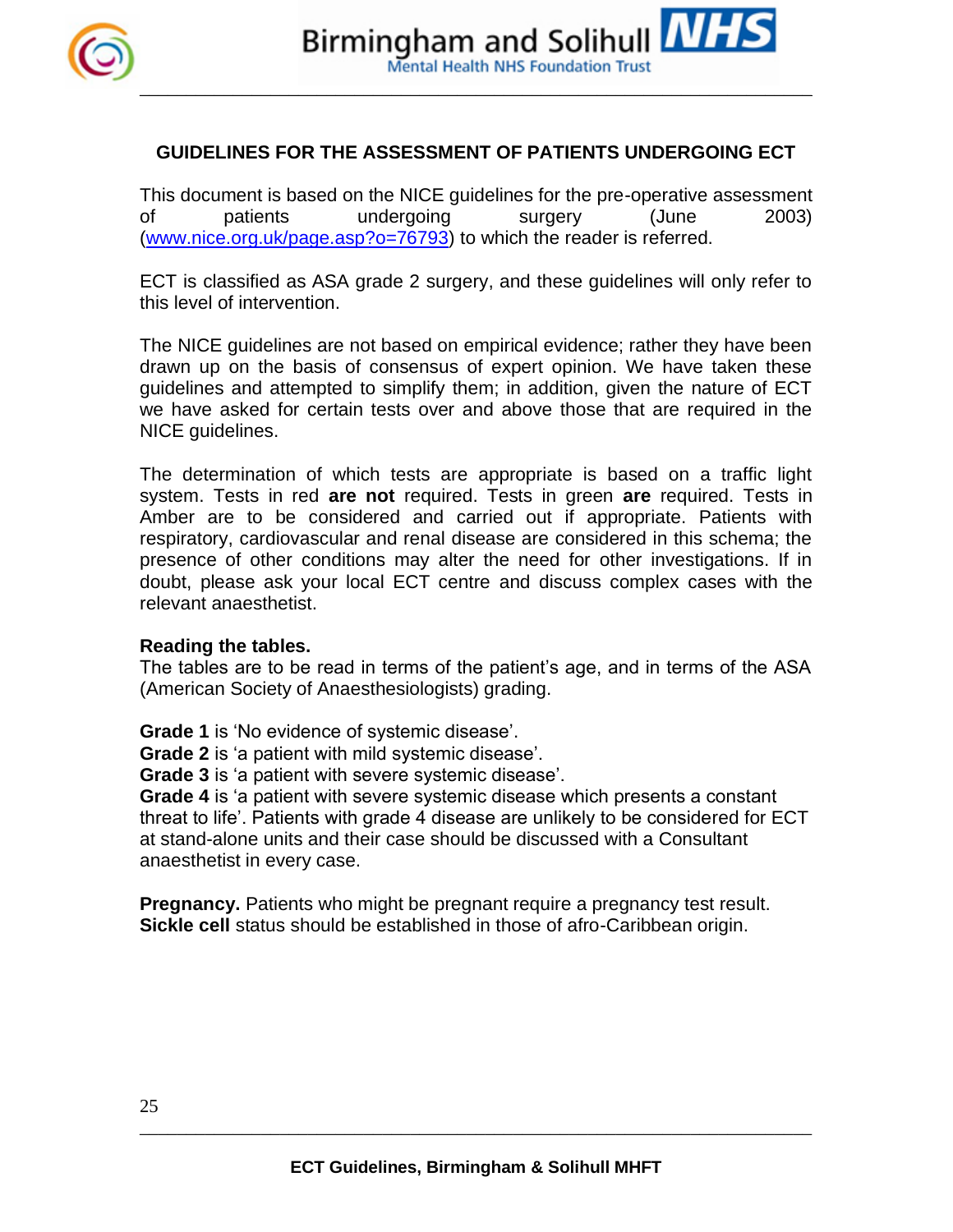

| <b>ASA Grade 1:</b><br>No renal, cardio-vascular or respiratory disease |                   |                 |
|-------------------------------------------------------------------------|-------------------|-----------------|
| Test                                                                    | Age > 16 to $<50$ | Age > 50        |
| <b>CXR</b>                                                              | N <sub>O</sub>    | N <sub>O</sub>  |
| ECG                                                                     | N <sub>O</sub>    | <b>YES</b>      |
| <b>FBC</b>                                                              | N <sub>O</sub>    | <b>YES</b>      |
| Renal function                                                          | NO <sub>1</sub>   | <b>YES</b>      |
| Random glucose                                                          | N <sub>O</sub>    | <b>Consider</b> |
| Urine analysis                                                          | <b>Consider</b>   | <b>Consider</b> |

#### **ASA Grade 1: No renal, cardio-vascular or respiratory disease**

#### **ASA Grade 2: Cardiovascular co-morbidity**

| Test           | $>16$ to $< 50$ | > 50            |
|----------------|-----------------|-----------------|
| <b>CXR</b>     | <b>Consider</b> | <b>Consider</b> |
| <b>ECG</b>     | <b>YES</b>      | <b>YES</b>      |
| <b>FBC</b>     | <b>Consider</b> | <b>YES</b>      |
| Renal function | <b>Consider</b> | <b>YES</b>      |
| Random glucose | NO              | NO              |
| Urine analysis | YES             | <b>YES</b>      |

#### **ASA Grade 3: Cardiovascular co-morbidity**

| <b>Test</b>    | $>16$ to $< 50$ | > 50            |
|----------------|-----------------|-----------------|
| <b>CXR</b>     | <b>Consider</b> | <b>Consider</b> |
| <b>ECG</b>     | <b>YES</b>      | <b>YES</b>      |
| <b>FBC</b>     | <b>Consider</b> | <b>YES</b>      |
| Renal function | <b>YES</b>      | <b>YES</b>      |
| Random glucose | NO              | NO              |
| Urine analysis | YES             | <b>YES</b>      |

#### **ASA Grade 2: Respiratory co-morbidity**

| Test           | $>16$ to $< 50$ | > 50            |
|----------------|-----------------|-----------------|
| <b>CXR</b>     | <b>Consider</b> | <b>Consider</b> |
| ECG            | <b>Consider</b> | <b>YES</b>      |
| <b>FBC</b>     | <b>Consider</b> | <b>YES</b>      |
| Renal function | NO              | <b>YES</b>      |
| Random glucose | N <sub>O</sub>  | NO.             |
| Urine analysis | <b>Consider</b> | <b>Consider</b> |

Lung function not normally required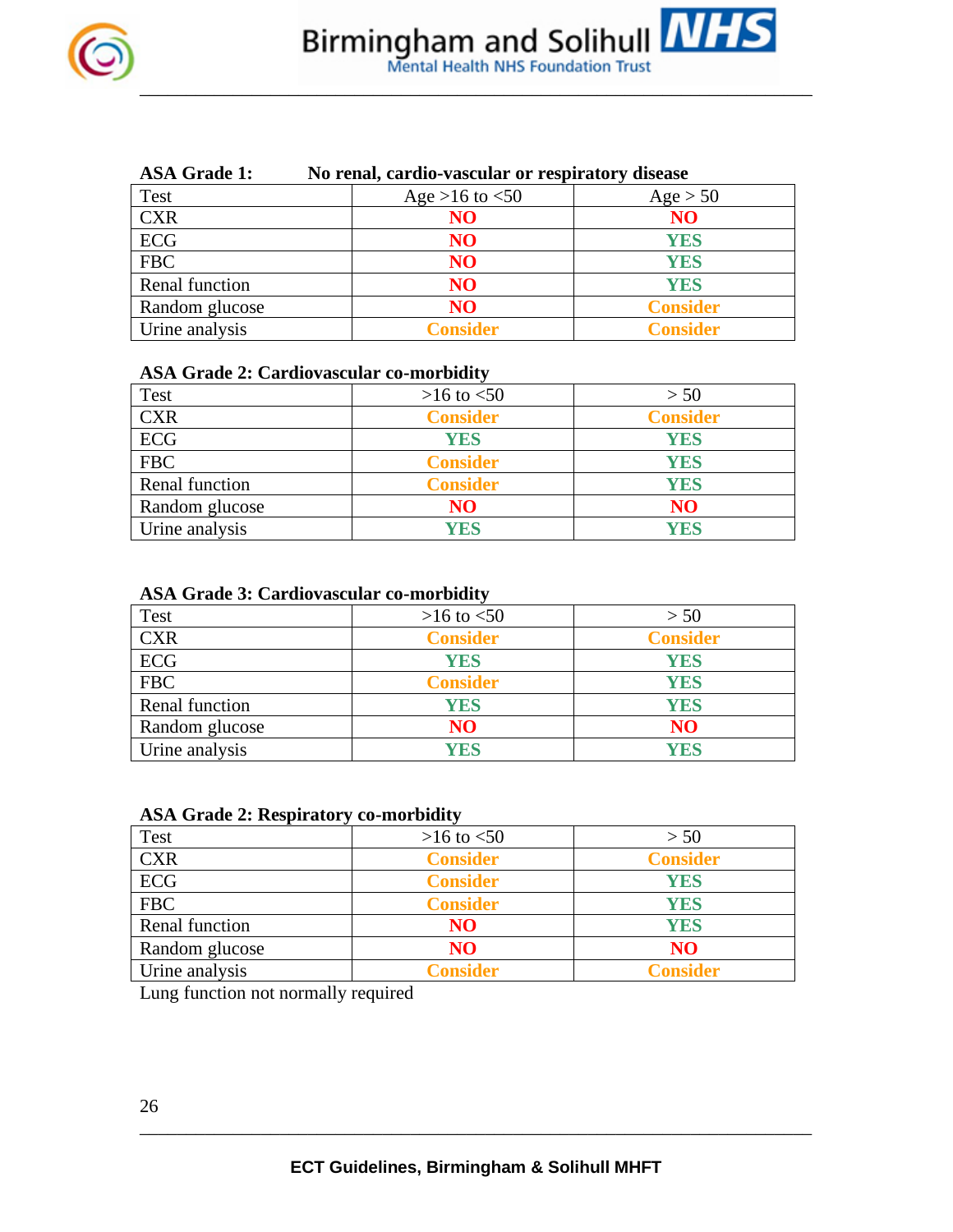

| Test           | $>16$ to $< 50$ | > 50            |
|----------------|-----------------|-----------------|
| <b>CXR</b>     | <b>Consider</b> | <b>Consider</b> |
| ECG            | <b>Consider</b> | <b>YES</b>      |
| <b>FBC</b>     | <b>Consider</b> | <b>YES</b>      |
| Renal function | NO              | <b>YES</b>      |
| Random glucose | NO              | N <sub>O</sub>  |
| Urine analysis | <b>Consider</b> | <b>Consider</b> |
|                |                 |                 |

#### **ASA Grade 3: Respiratory co-morbidity**

Lung function not normally required

#### **ASA Grade 2: Renal co-morbidity**

| Test           | $>16$ to $< 50$ | > 50            |
|----------------|-----------------|-----------------|
| <b>CXR</b>     | N <sub>O</sub>  | <b>Consider</b> |
| ECG            | <b>Consider</b> | <b>YES</b>      |
| <b>FBC</b>     | <b>Consider</b> | <b>YES</b>      |
| Renal function | <b>YES</b>      | <b>YES</b>      |
| Random glucose | NO              | NO              |
| Urine analysis | YES             | <b>YES</b>      |

Chest X ray should be considered if patient has other co-morbidity associated with renal failure (e.g. hypertension or heart failure)

| <i><b>HOIT OTHER OF INCHINE CO HIGH DIGIT!</b></i> |                 |                 |
|----------------------------------------------------|-----------------|-----------------|
| <b>Test</b>                                        | $>16$ to $< 50$ | > 50            |
| <b>CXR</b>                                         | <b>Consider</b> | <b>Consider</b> |
| ECG                                                | <b>Consider</b> | <b>YES</b>      |
| <b>FBC</b>                                         | <b>YES</b>      | <b>YES</b>      |
| Renal function                                     | <b>YES</b>      | <b>YES</b>      |
| Random glucose                                     | NO              | NO              |
| Urine analysis                                     | <b>YES</b>      | <b>YES</b>      |

#### **ASA Grade 3: Renal co-morbidity**

Consider need for blood gases.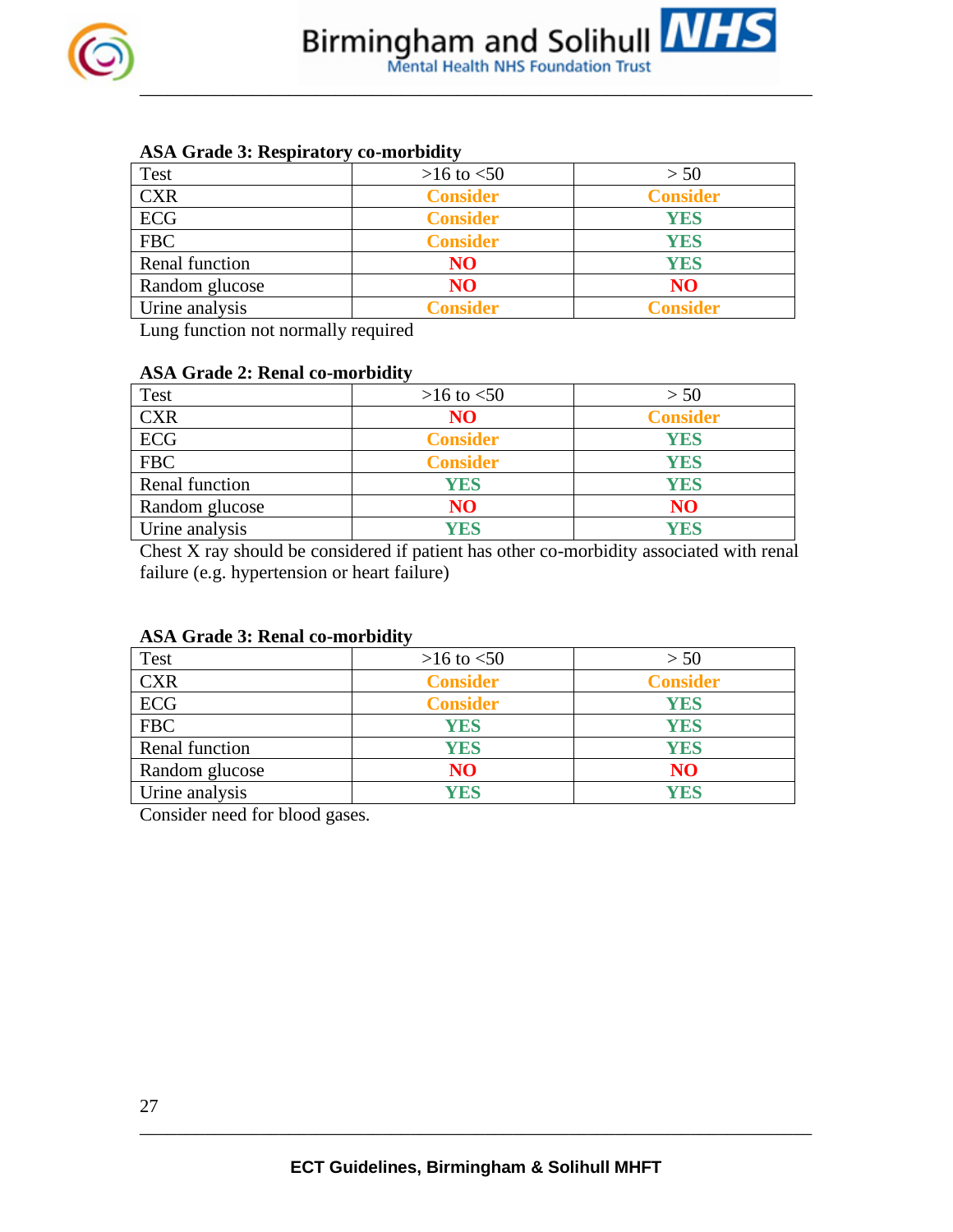



# **APPENDIX TWO**

Flow Chart: ECT and the Mental Health Act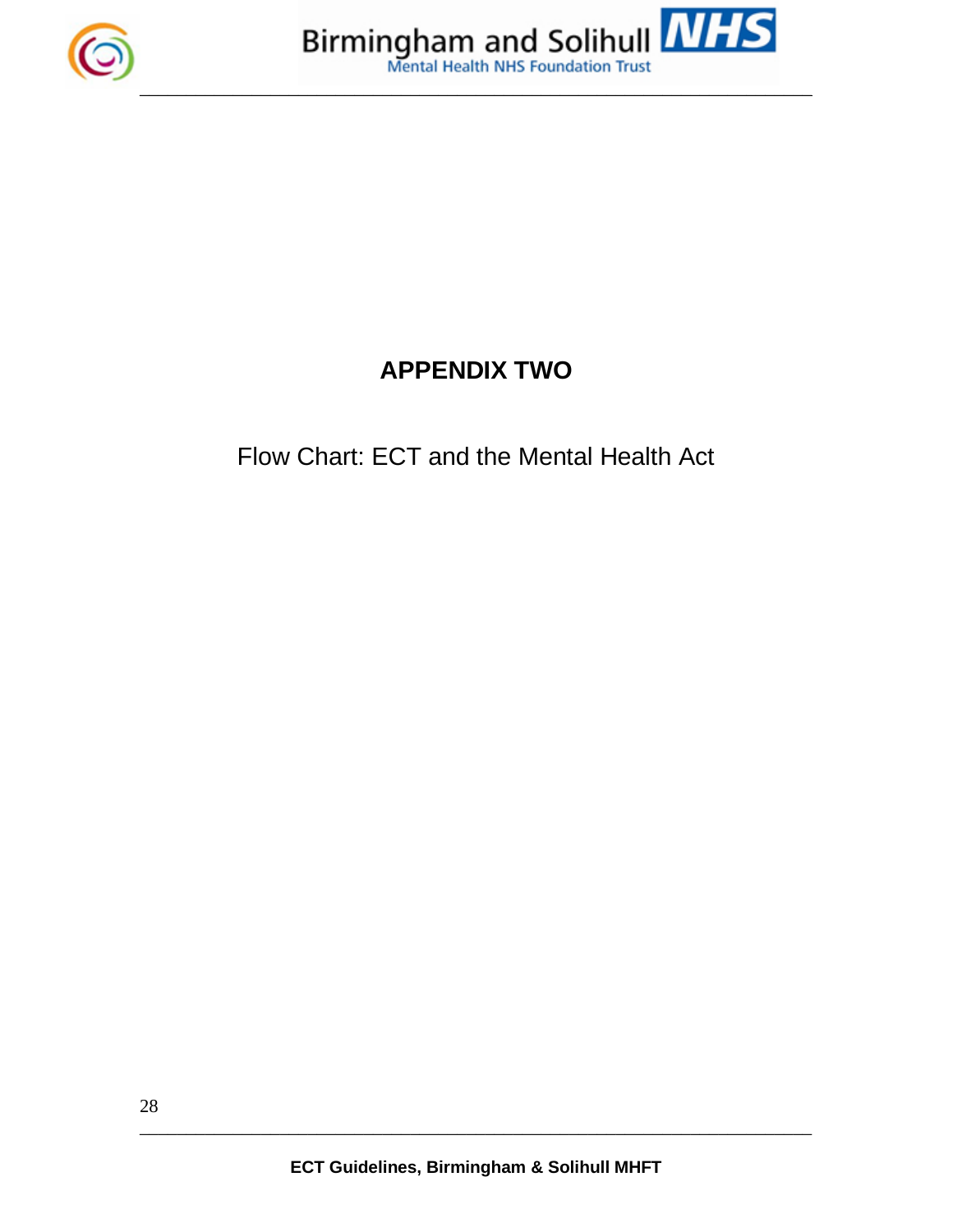

## **ECT and the MHA 2007**



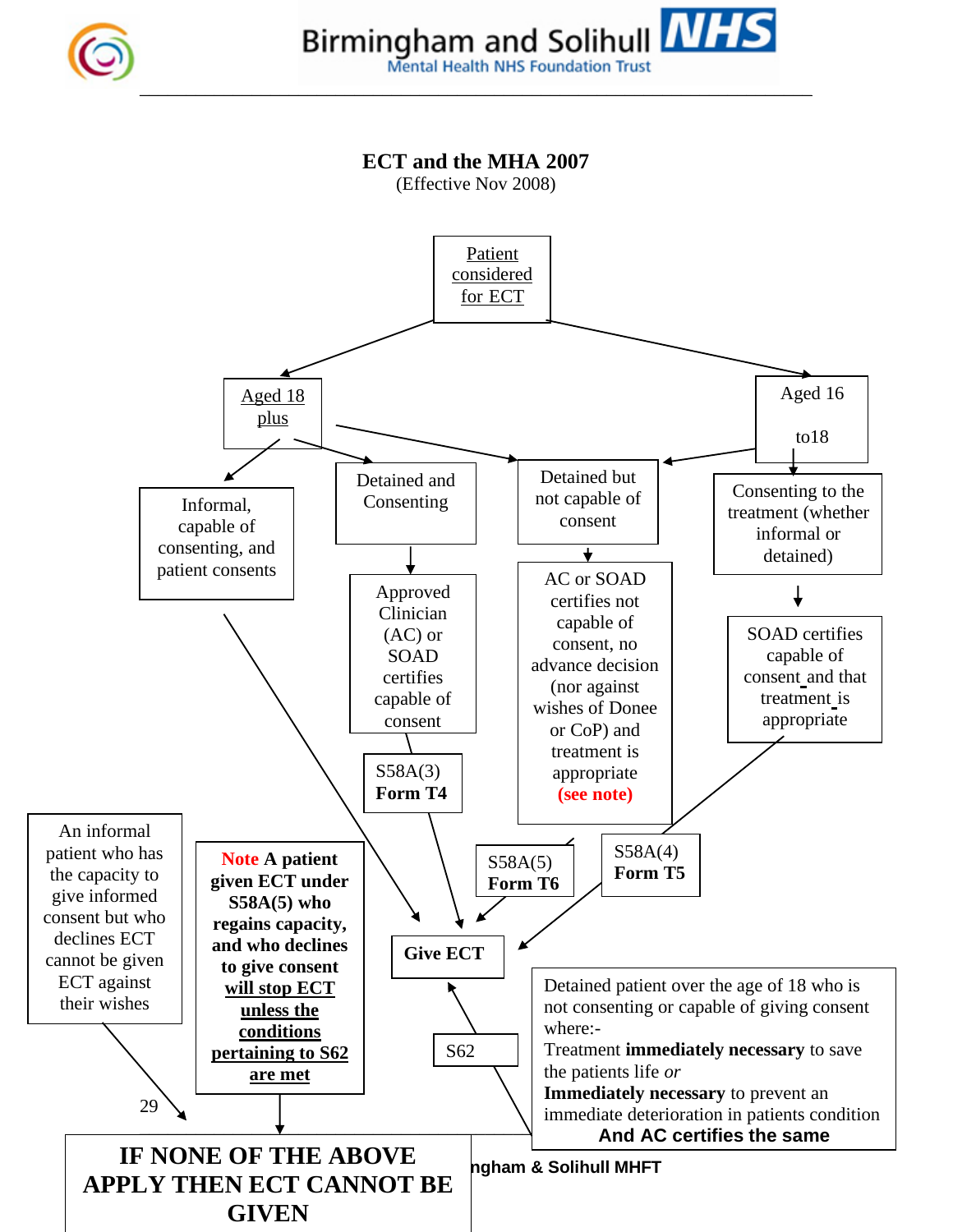



# **APPENDIX THREE**

## **PROTOCOL FOR THE USE OF CONTINUATION AND MAINTAINENCE ECT**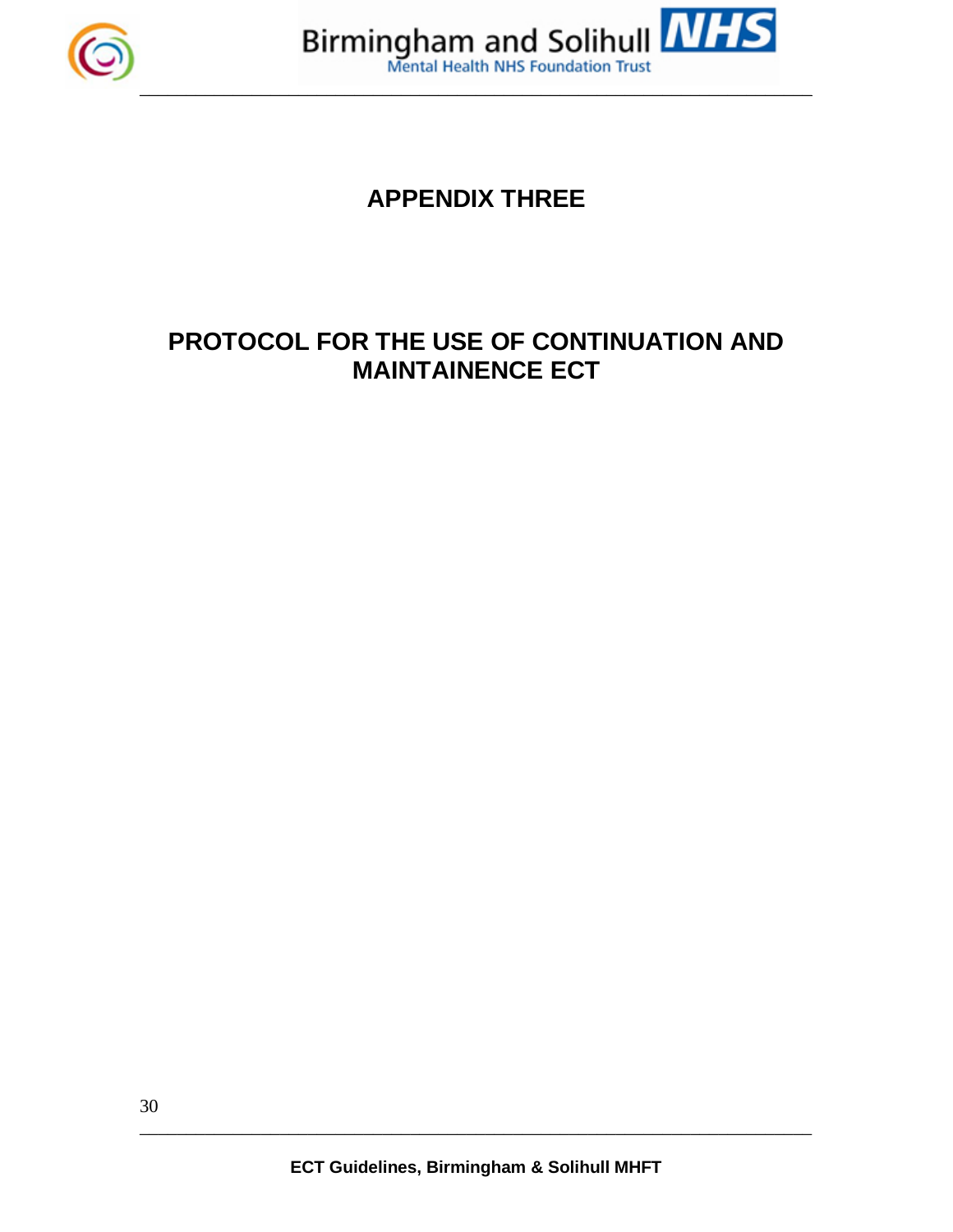



Continuation ECT (defined as the intermittent (2 to 4 weekly) prophylactic administration of ECT in the first 6 months after a full course of ECT) has been used for many years in order to prevent relapse in some patients. NICE however considered that there was insufficient evidence to recommend its use. Nonetheless the American Psychiatric Association, amongst others, consider that it should be considered as a treatment option in certain circumstances.

Continuation ECT may be considered for patients who have relapsing or refractory depression that has previously responded well to ECT and where psychological and pharmacological treatment has proved ineffective in maintaining remission, or are poorly tolerated.

Maintenance ECT is defined as intermittent applications of treatments at periods of 1 to 12 weeks, from 6 months after completion of a course, and may continue for as long as deemed necessary. Again, it is not recommended under NICE guidance.

Continuation and maintenance ECT may be considered in the following groups:

- 1. Those who ask for it
- 2. Those who frequently relapse through poor compliance
- 3. Those with poor medication tolerance
- 4. Those with post ECT treatment relapse that do not respond to medication (0-12 months)

#### **Exclusion Criteria**

- 1. Recent myocardial infarction or CVA
- 2. Raised intracranial pressure
- 3. Acute respiratory infection
- 4. Past ECT confusion
- 5. Neurodegenerative disorder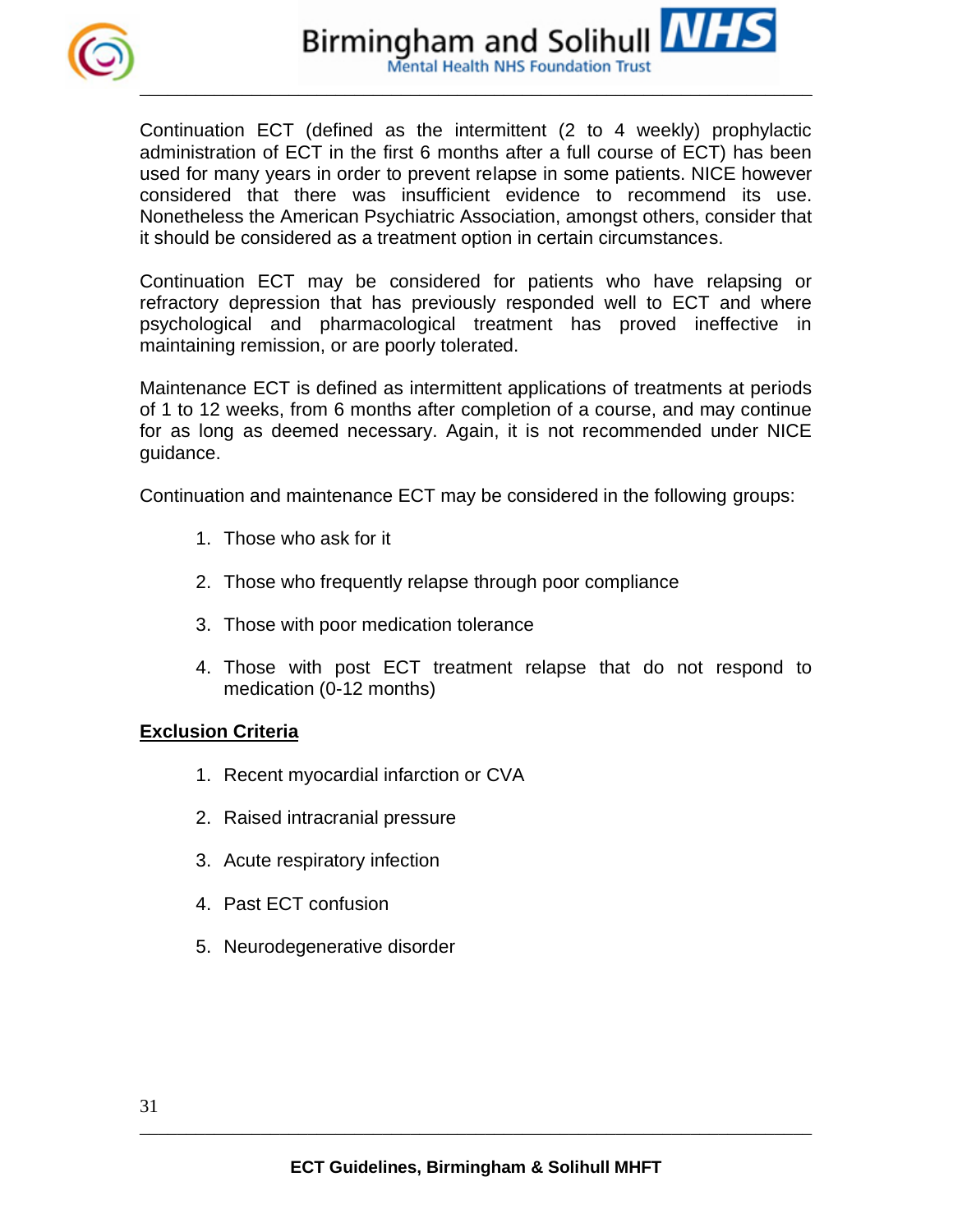

6.

#### **Assessment**

A full review should occur (and be fully documented) ensuring a correct diagnosis, that treatment will be beneficial and that all alternatives have been explored. The service user (and, if appropriate, their family and carers) should be **fully informed** of the risks of treatment and of the alternatives to it.

The severity of the illness should be measured with an appropriate measuring tool, e.g. Becks or Hamilton rating scales.

Consent should be sought as per the ECT protocol. A full assessment of Capacity to consent should be recorded on the appropriate forms in the service users notes and ICR.

The consent form should state the maximum numbers of treatments to be administered. The service user should be asked to re-consent after every 12 treatments or every six months (whichever is sooner).

Full pre-anaesthetic screening should take place as per the Protocol.

Though not a statutory requirement, a second opinion is considered good practice. The proposed plan should be discussed with the ECT Consultant.

#### **Treatment Plan**

- 1. Only two treatments prescribed at any one time, and full review to take place after each second treatment.
- 2. Cognitive impairment, presence of side effects and clinical efficacy to be checked on a regular basis.
- 3. Frequency of treatment established
- 4. Service users' family or advocate to be involved wherever possible
- 5. Consideration should be given to the possibility of medication changes between extended treatment times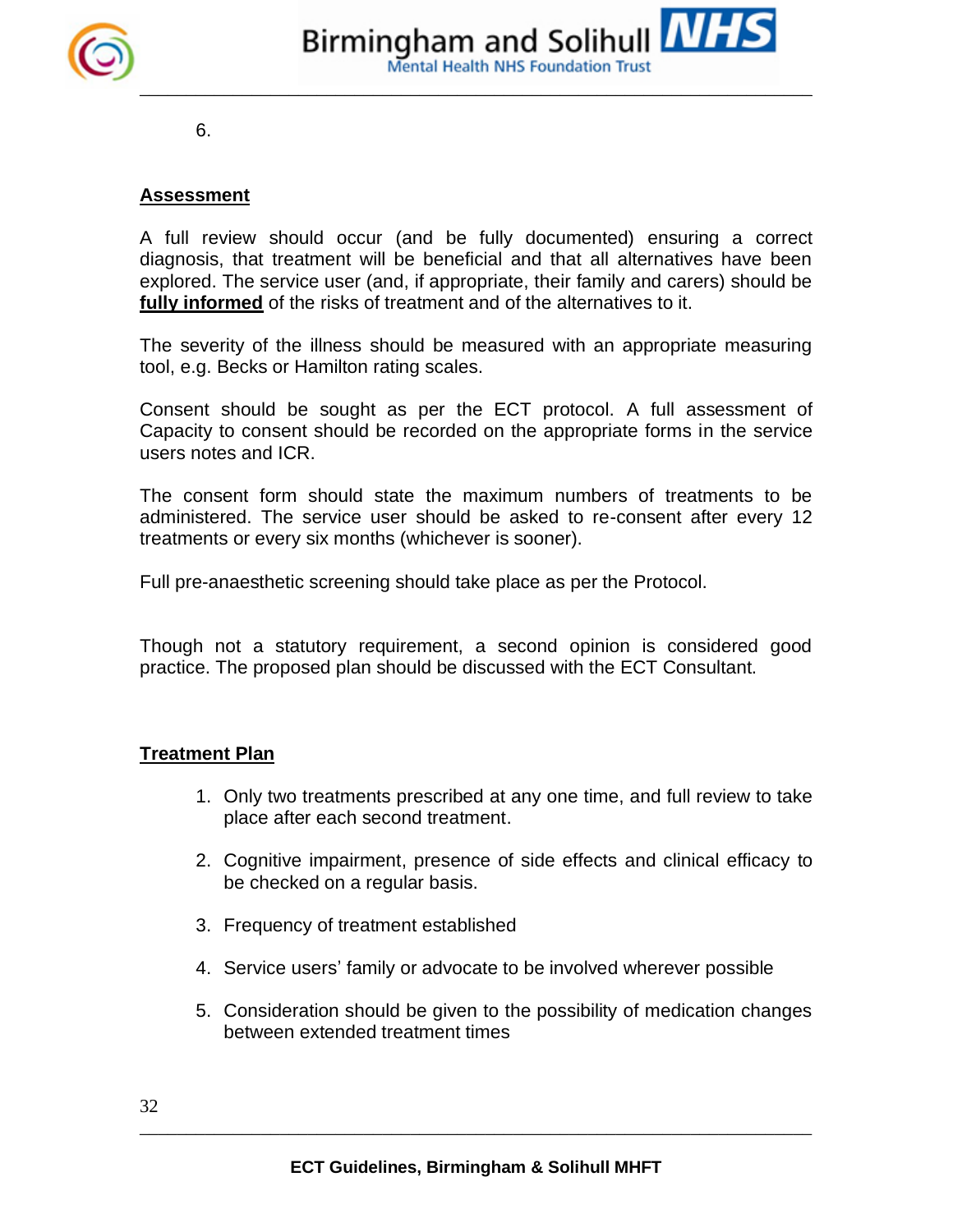

6. Information should be sought from community workers involved in the case and from the GP

#### **Review**

- 1. Monthly cognitive assessment is advisable
- 2. Side effects noted
- 3. Full anaesthetic review at least six monthly

#### **Stopping Continuation ECT**

Treatment should be reduced as a stable state is reached and no relapse occurs. A CPA should occur to formulate a risk assessment and treatment plan; observation of signs of deterioration is a key. All relevant professionals should attend.

Continuation or maintenance ECT should be discontinued when the service user has sufficiently recovered or when the benefits of continuing treatment are outweighed by the occurrence of side effects.

#### **Legal Issues**

Treatment given under the MHA 2007 may be difficult to obtain under section 58A(5) or under the Mental Capacity Act 2005. Informal status and informed consent are preferable for continuation treatment.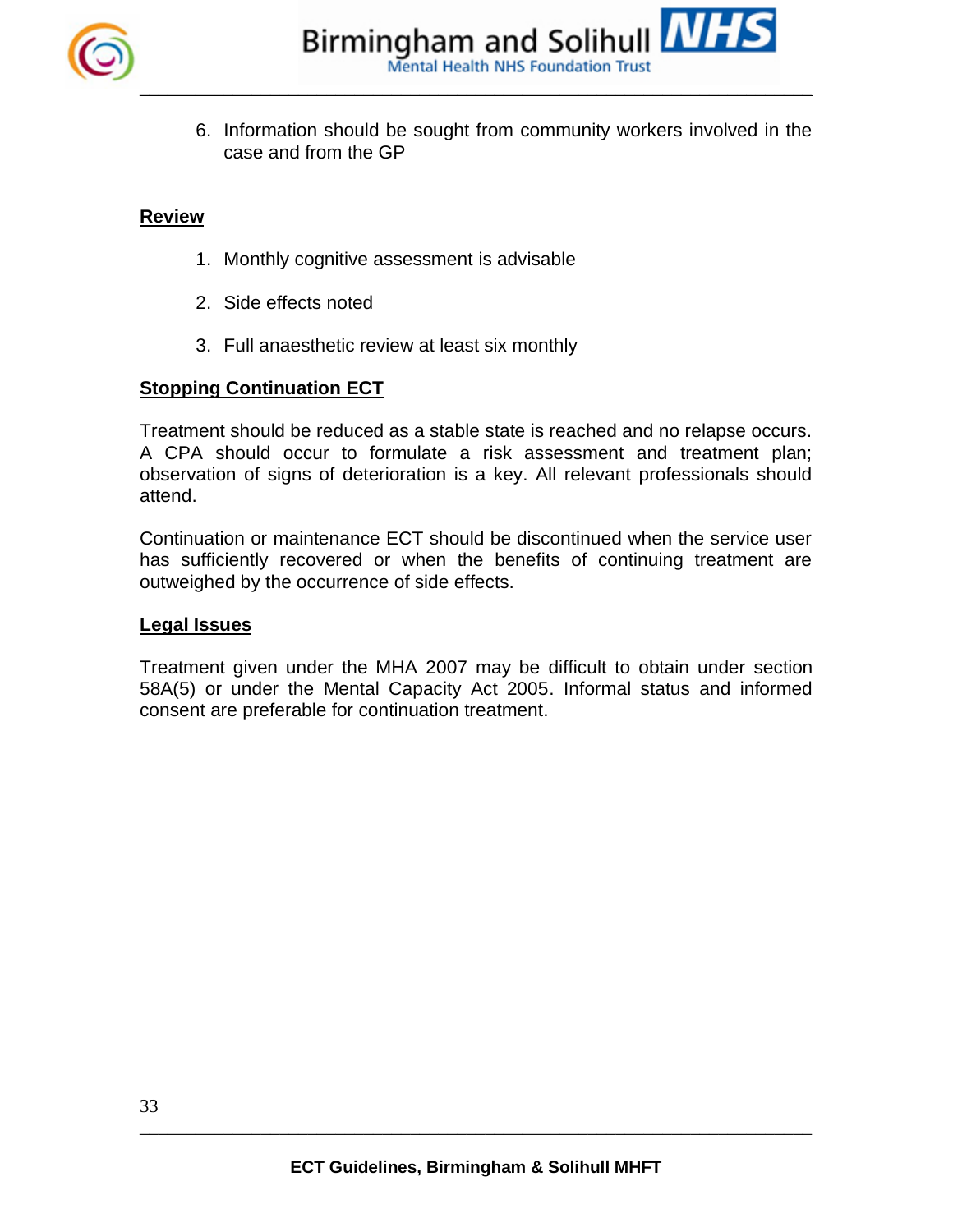



# **APPEDIX FOUR**

# **TRANSPORTING OF PATIENTS**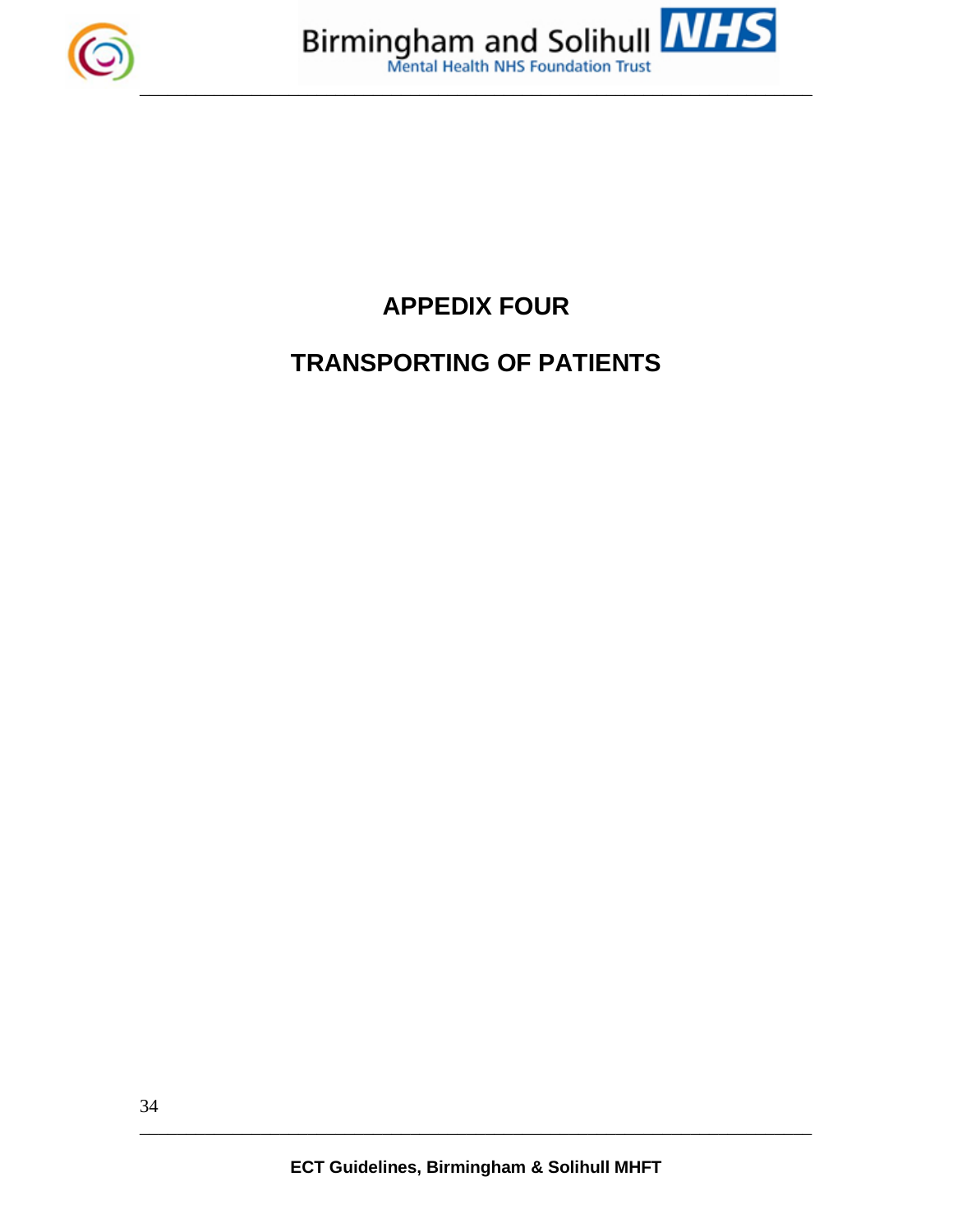

### **Procedure for Transfer to ECT in Oleaster**

The new Oleaster Suite provides a state of the art ECT treatment suite. The suite has its own external entrance which should be used by patients other than inpatients on site. It also has a dedicated emergency access/egress for ambulances should the need arise.

#### **The Role of the Escorting Nurse**

- When a patient needs escorting from an inpatient ward to ECT, a nurse escort should be present from the host ward.
- The escorting nurse should ideally be a trained nurse. Each patient should be individually escorted. Therefore adequate staffing levels should be prearranged on the host ward to meet the staffing levels required on ECT treatment days.
- It is essential for the escorting nurse to have up-to-date immediate life support training (ILS), and desirable that they have a good knowledge of the ECT process and side effects, as well as familiarity with the ECT suite environment.
- Escorting nurses should know the patient they are escorting and be aware of their legal status, consent and any possible medical complications.
- Pre ECT checks should be conducted on the host ward including the patient's pulse and blood pressure and these should be recorded in the blue book.
- The escorting nurse should remain with the patient through the whole process until the patient is suitably recovered. This will be determined by the ECT doctor/senior clinician. The escorting nurse can then accompany the patient back to the host ward.
- Medical notes should accompany the patient along with a medication chart, physical observation information and prescription for ECT.
- Hospital transport should be used when transferring inpatients for ECT between sites. Where clinical need dictates, an ambulance may be necessary to transport the patient. The host ward should liaise with the ECT suite in arranging this transport. ECT has its own entrance on the west side of the South Localities building which can be used by hospital transport.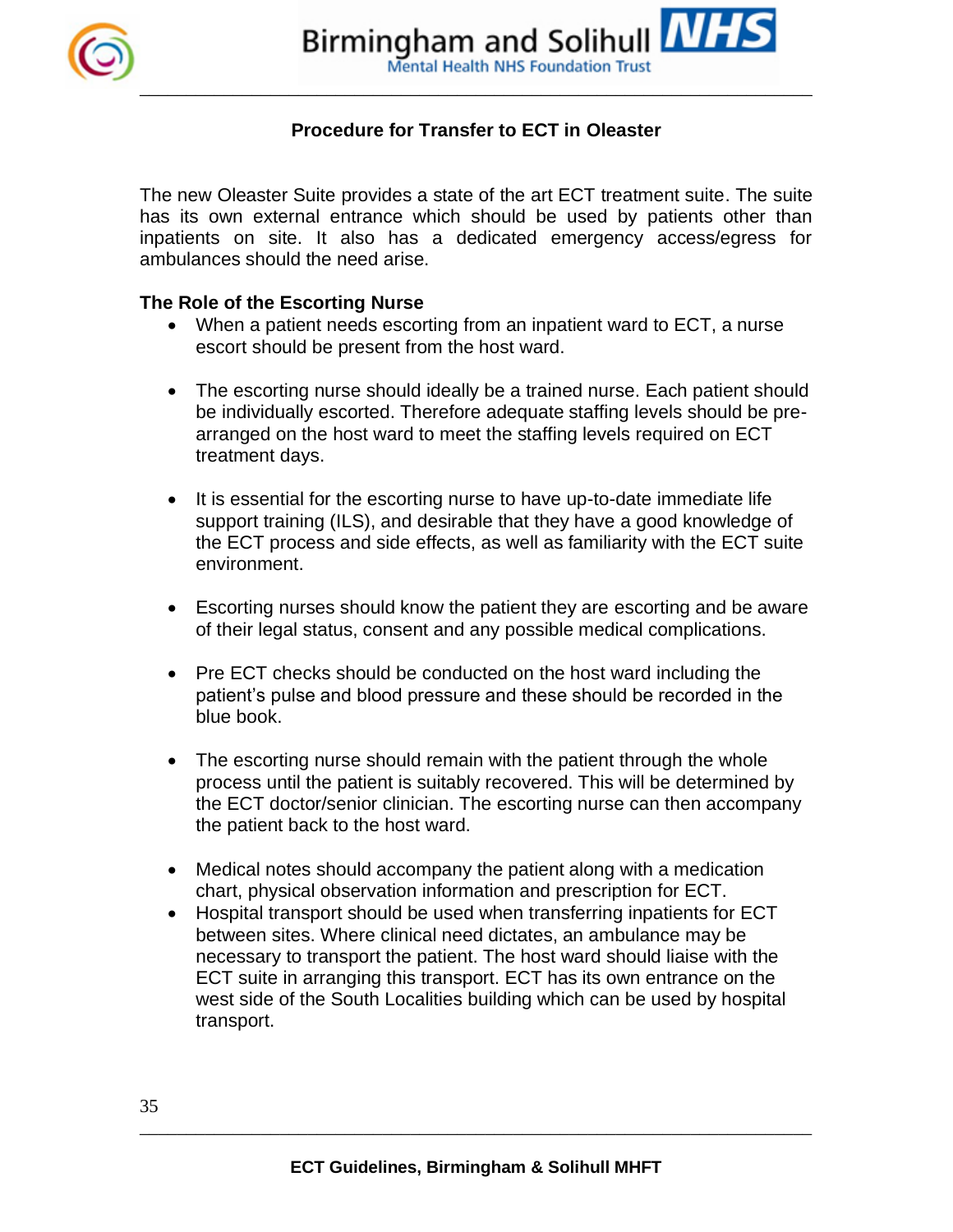

### **Out-patients receiving ECT Treatment**

- Out-patients can make their own way to the ECT suite on the day of the treatment. Hospital transport may be used to ensure they arrive safely. They should be accompanied by a responsible adult when they leave the ECT suite.
- Out patients having ECT should remain in the treatment suite after their treatment until they are seen by a doctor/senior clinician. The doctor/senior clinician seeks to establish whether the patient is physically and mentally fit to leave. This should be recorded in the notes.

## **After ECT**

Patients will have just had a general anaesthetic, therefore, they must:

- Be supervised by an adult at least until the following morning. There may be a need to consider use of respite facilities of in-patient beds (Care Coordinators role).
- Not leave hospital if they are feeling unsteady on their feet or confused.
- Not drive, ride a bike or operate any machinery or appliances for 24 hours.
- Not be left in sole charge of children until the following morning.
- Not sign any legal document or make important decisions for 24 hours.
- Not consume alcohol for 24 hours.

If they are concerned about how they are feeling, they should contact their care co-ordinator, or during the evening, an emergency G.P. If they are having difficulty getting help, they could go to the A&E department and ask to speak with the psychiatrist on call for the hospital.

**Please note that the advice regarding driving refers to advice given to patients undergoing day case anaesthesia. For most of the psychiatric conditions for which ECT is prescribed, the DVLA advises at least 3 months elapses after recovery, before the patient recommences driving.**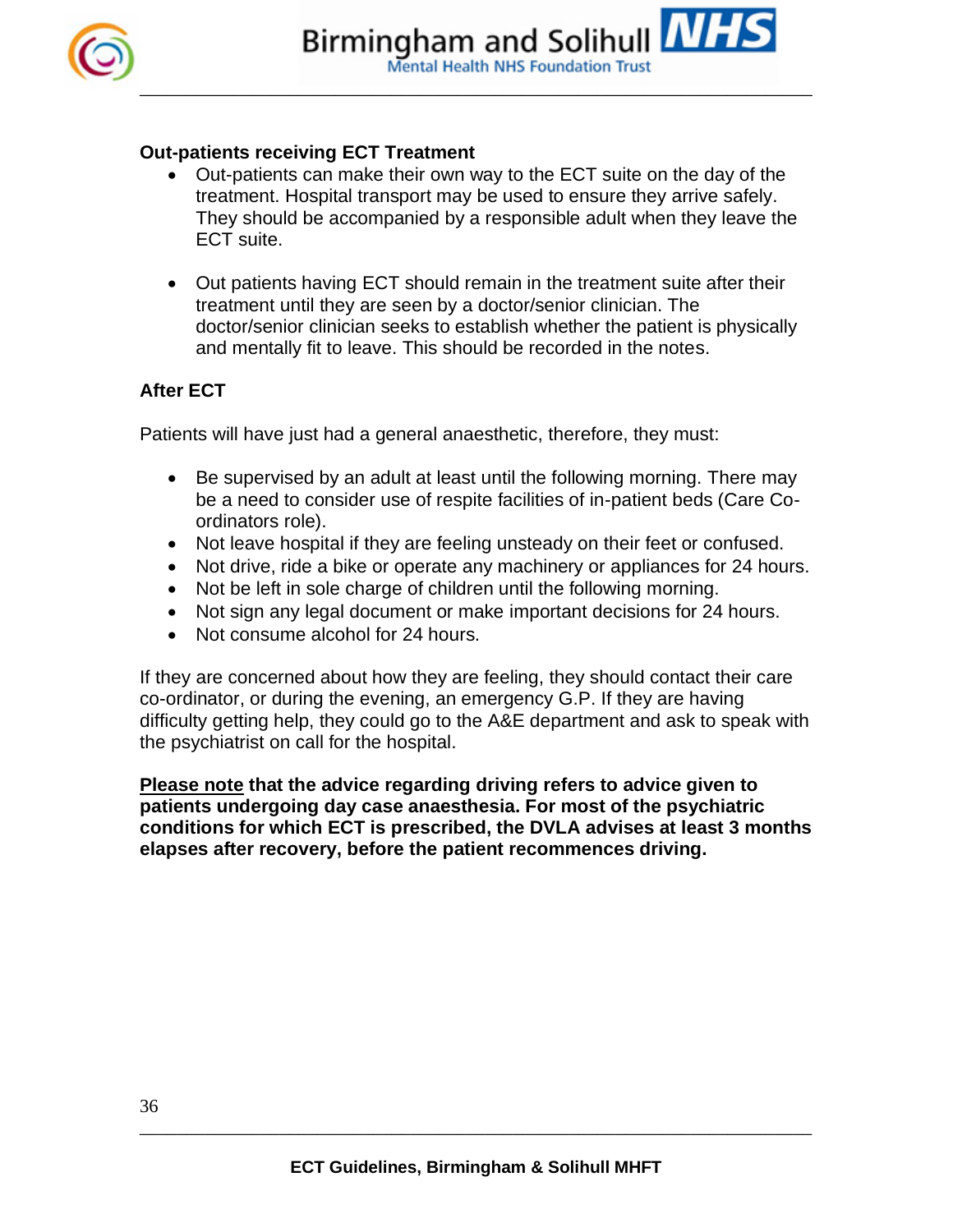



## **APPENDIX 5**

# **STIMULUS TITRATION**